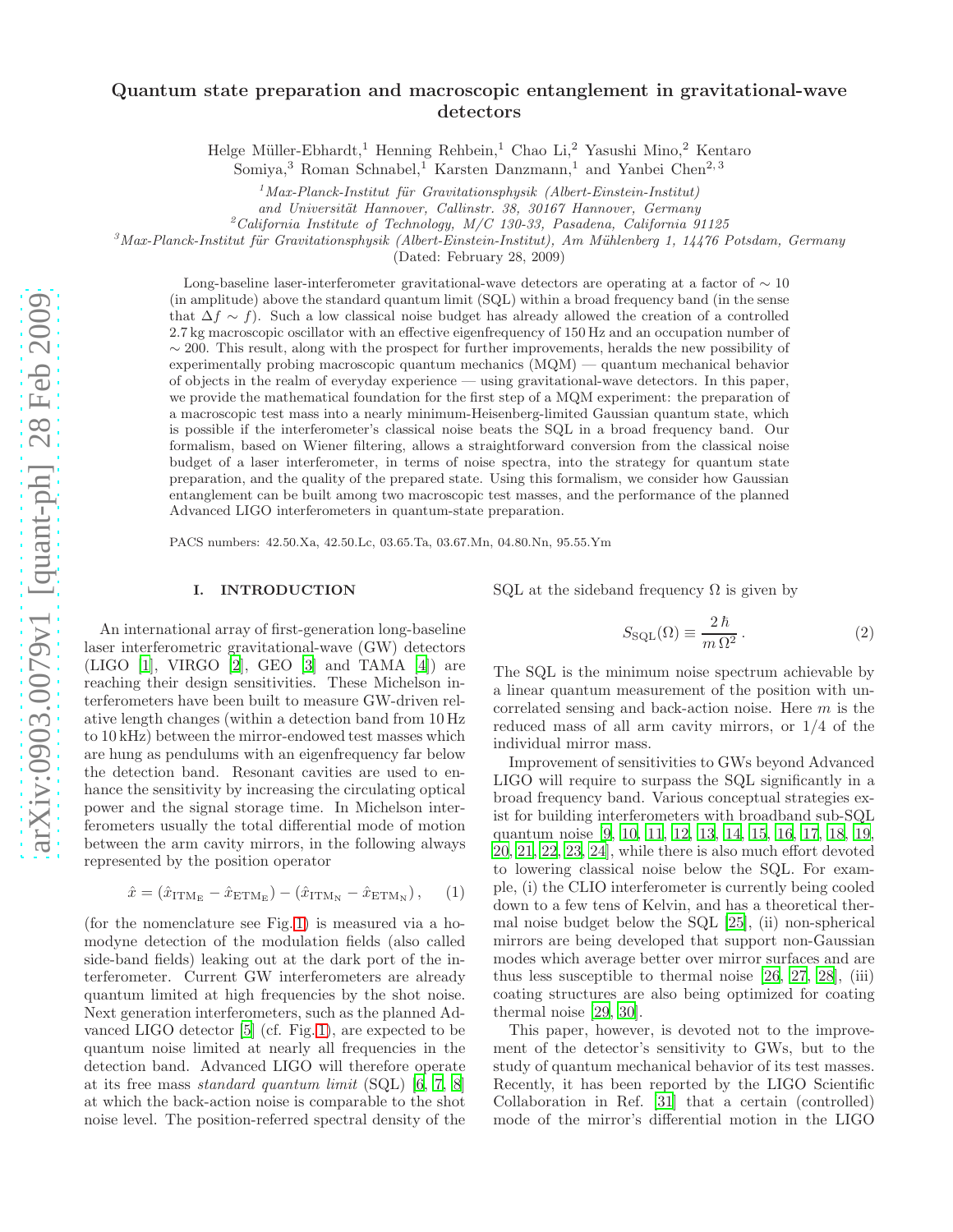

<span id="page-1-0"></span>FIG. 1: Schematic plot of the planned Advanced LIGO [\[5](#page-17-4)] interferometer: a power- and signal-recycled Michelson interferometer with cavities in the arms and a homodyne detection scheme at the dark port.

detector located in Hanford was experimentally cooled down to  $1.4 \mu$ K, with an effective occupation number of around 200. Furthermore, there is a number of other experiments considering different smaller-scale mechanical structures [\[32,](#page-18-7) [33,](#page-18-8) [34](#page-18-9), [35,](#page-18-10) [36,](#page-18-11) [37](#page-18-12)]. The goal of such *cold damping* [\[38\]](#page-18-13) experiments is to reach the oscillator's ground state. As a real pure quantum state is approached, the semiclassical model as used in the above references will certainly break down and the quantum noise effects in the measurement process have to be included.

One aim of this paper is at providing a mathematical foundation guiding future experimental efforts of quantum-state preparation — one that is straightforward to apply to experimental situations. Note that our general formulation applies not only to gravitational-wave detectors but to the whole bunch of experiments related to quantum state preparation. Quantum mechanically, we consider a problem in which an object is being continuously measured by the optical field, while it is simultaneously subject to noisy forces. For such problems, the stochastic master equation (SME) [\[39\]](#page-18-14) is a readily available tool to simulate quantum-state preparation in quantum mechanical systems; a Riccati equation associated with the SME provides the remaining uncertainty of the object, when all measurement data are taken into account. Formally, this approach only treats Markovian systems (since only Markovian systems allow us to project the optical field being measured and trace off the noise fields at every infinitesimal time step, resulting in a closed-form evolution of the test-mass density operator), while non-Markovianity is prevalent in experiments such as in GW detectors: virtually none of the noise sources are white, and we have the added complexity that the cavity mode often couples strongly with the test masses, i.e. it cannot be adiabatically eliminated [\[39\]](#page-18-14), and must be evolved together with the test masses. Since we only consider linear systems with Gaussian noise, and we only care about the test masses' state after the initial transient has died down, the SME and the Riccati equation, which also characterizes the exact way of the transient decays, are not entirely necessary. Instead, we have found that a Wiener filtering approach, in which the measurement data is filtered with the optimal causal Wiener filter to obtain instantaneous optimal estimates for position and momentum of the test masses [\[40](#page-18-15)], suffices, and is most straightforwardly connected with experimental calibration of the system. An example of the power of the Wiener filtering approach has already been demonstrated in Ref. [\[41](#page-18-16)], where an optimal controller that yields a steady quantum state with minimum uncertainty (or von Neumann entropy) has been derived for a general linear (Markovian as well as non-Markovian) quantum measurement process.

A direct application of the Wiener filtering approach is to explore how quantum a macroscopic test mass can be prepared in a certain environment, which is the second aim of this paper. We measure the purity of the quantum state of an individual test mass (or a single mechanical degree of freedom) through the Heisenberg uncertainty product or the following quantity

<span id="page-1-2"></span>
$$
U \equiv \frac{2}{\hbar} \sqrt{V_{xx} V_{pp} - V_{xp}^2},\tag{3}
$$

which is unity for a pure state. This quantity can also be converted into an effective occupation number. Here  $V_{xx}$ ,  $V_{pp}$  and  $V_{xp}$  are the second-order moments of position and momentum of the Gaussian state. We will show that a low classical noise budget which is completely below the SQL for a broad frequency band allows the quantity  $U$ to become close to unity. In particular for simple systems with a total classical noise spectrum  $S_{\text{cl}}(\Omega)$  which is dominated by a white sensing noise and a white force, we have obtained the simple relation

<span id="page-1-1"></span>
$$
U \approx 1 + \min_{\Omega} \left\{ \frac{S_{\text{cl}}(\Omega)}{S_{\text{SQL}}(\Omega)} \right\} . \tag{4}
$$

But we will also explore how a realistic noise budget for the planned Advanced LIGO detector — as well as an extension of Advanced LIGO with plausible improvement — can best be taken advantage of through an optimized optical configuration that minimizes  $U$ . When two independent mechanical degrees of freedom are considered, the formalism, which we present in this paper, has already been applied to show that the production of quantum entanglement between the macroscopic end mirrors is possible for sub-SQL laser interferometers [\[40\]](#page-18-15).

An experiment testing MQM should be divided into different stages which are separated in time: a preparation stage, where the test mass will be continuously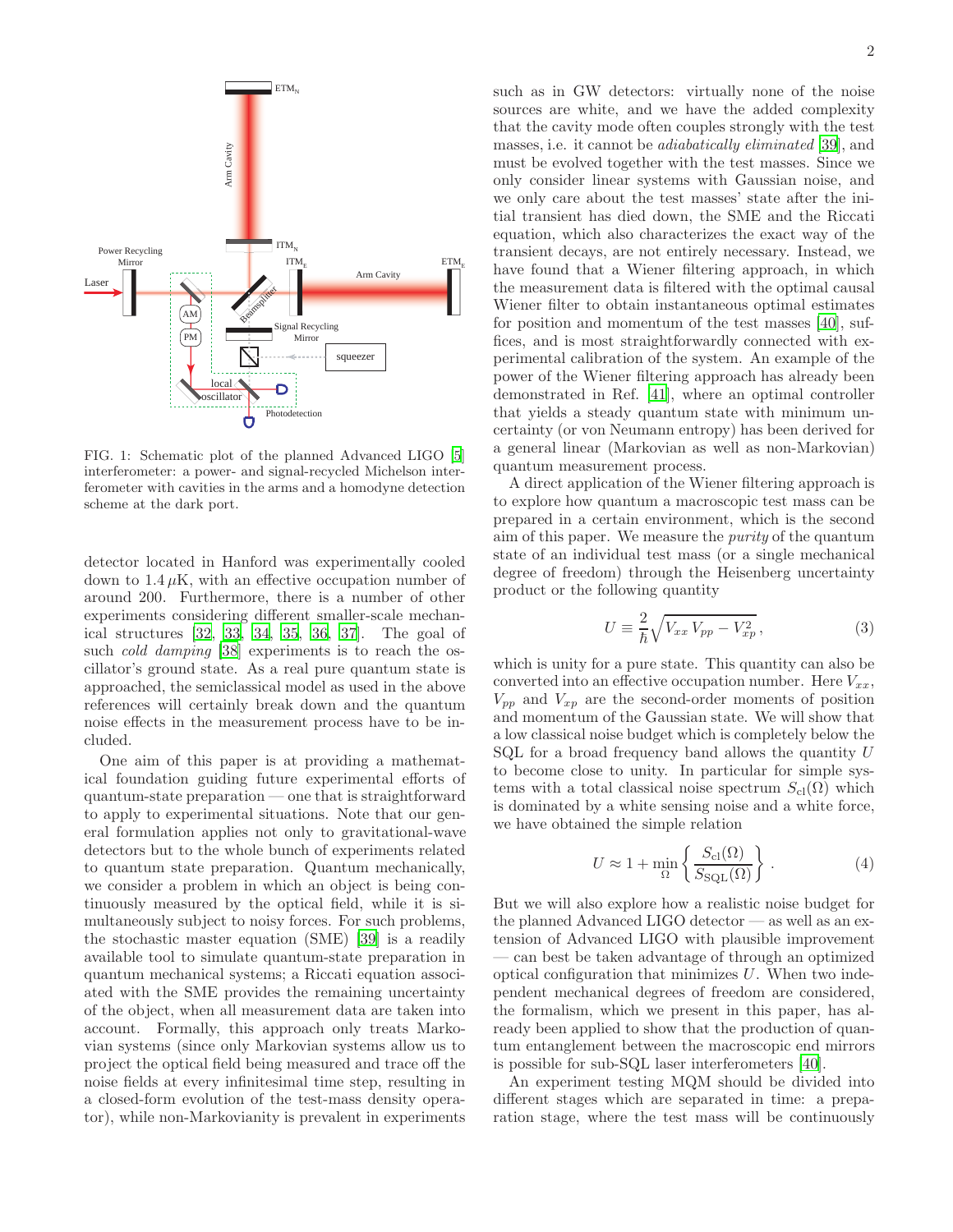observed; an optional free-evolution stage; and a verification stage. One will need to collect statistics from a huge number of identical trials as it is required from quantum mechanics. This present paper is the first one of a paper-series: this one deals with the preparation of macroscopic conditional quantum states; while a second paper [\[42](#page-18-17)] will study the verification of such macroscopic quantum states.

This paper is organized as follows: in Sec. [II](#page-2-0) we will briefly review the theoretical basics of Wiener filtering. In Sec. [III](#page-4-0) we will study analytically the conditional variances of the simplified model using only Markovian dynamics. We will introduce a flexible homodyne detection angle and input squeezing. In Sec. [IV](#page-8-0) we will extend the analysis done in Ref. [\[40](#page-18-15)] about macroscopic entanglement. In Sec. [V](#page-10-0) we will study test-masses in a cavity with finite bandwidth and we will treat more realistic, non-Markovian noise sources. These preliminary studies result in an investigation of quantum-state preparation in Advanced LIGO in Sec. [VI.](#page-14-0) Finally, in Sec. [VII](#page-15-0) we will summarize our main conclusions.

### <span id="page-2-0"></span>II. WIENER FILTERING

For systems under continuous measurement, the conventional approach is to describe the joint systemmeasurement-data evolution using a stochastic master equation  $(SME)$  [\[33,](#page-18-8) [39](#page-18-14), [43,](#page-18-18) [44\]](#page-18-19), which is a set of stochastic differential equations that simulates the joint evolution of the system's *conditional density matrix*  $\hat{\rho}^{\text{cond}}$  and measurement data  $y(t)$ . As the simplest example, for a harmonic oscillator with position  $\hat{x}$  being measured continuously by a Markovian measurement device (one that has uncorrelated measurement noise at different times and constant measurement strength), the SME reads,

$$
d\hat{\rho}^{\text{cond}} = -\frac{i}{\hbar} \left[ H, \ \hat{\rho}^{\text{cond}} \right] dt - \frac{\alpha^2}{4\hbar^2} \left[ \hat{x}, \ [\hat{x}, \ \hat{\rho}^{\text{cond}}] \right] dt + \frac{\alpha}{\sqrt{2}\hbar} \left( \{\hat{x}, \ \hat{\rho}^{\text{cond}}\} - 2 \langle \hat{x} \rangle \ \hat{\rho}^{\text{cond}} \right) dW , \tag{5}
$$

$$
\mathrm{d}\hat{y} = \frac{\alpha}{\hbar} \left\langle \hat{x} \right\rangle \, \mathrm{d}t + \mathrm{d}W / \sqrt{2} \,, \tag{6}
$$

with a coupling constant  $\alpha$ . Here the *conditional quan*tum state [\[45](#page-18-20)] is defined as the projection of the joint system-device quantum state to the sub-space in which the readout observable  $\hat{y}$  has definite values of  $\hat{y}(t') =$  $y(t')$  ∀0 <  $t'$  < t. The Wiener increment dW describes a stochastic process that simultaneously drives the conditional quantum state and the measurement data, where both are stochastic processes. Different realizations of dW correspond to different possible scenarios that could take place in reality.

In practice, it is not enough to only describe the stochastic process, we need to be able to obtain the conditional quantum state at any given time  $t$ , based on the system's initial quantum state  $\hat{\rho}^{\text{cond}}(0)$  and measurement results  $\{y(t'), 0 < t' < t\}$ . This corresponds to a *filtering* 

problem in classical stochastic calculus. The probability distribution of any state variable  $\hat{x}$  is simply the conditional probability

$$
P[\hat{x}(t) | \{y(t'), 0 < t' < t\}], \tag{7}
$$

while the conditional expectation of  $\hat{x}$  can be written as a functional over  $\{y(t'), 0 < t' < t\},\$ 

$$
x^{\text{cond}}(t) = E[\hat{x}(t) | \{y(t'), 0 < t' < t\}]. \tag{8}
$$

For linear systems with Gaussian states only expectations of quantities linear and quadratic in the variables are needed. The former can be obtained through a linear filter over  $\hat{y}$ , while the latter can be obtained by solving a time-domain Riccati equation. If the measurement process has started for sufficiently long time — much longer than the time constant of transients — then the filters over  $\hat{y}$  as well as the second-order moments are stationary. They can be obtained through the theory of Wiener filtering [\[46\]](#page-18-21). This will be the situation that we will consider in this paper.

Although the most general theory of quantum filtering is quite distinct from classical filtering [\[47\]](#page-18-22), we will simplify the situation through two steps, and return to an essentially classical filtering problem. First, let us construct a model of the quantum measurement process. Let  $\hat{y}(t)$  be the *Heisenberg operator* of the measurement output (e.g., a particular quadrature of the out-going optical field) and  $\hat{s}(t)$  any system observable. Then the principle of simultaneous measurability, i.e. the observable  $\hat{y}(t')$  at different times can be measured individually to arbitrary accuracy without imposing any fundamental limits, and the principle of causality, i.e. measurement observable at present does not respond to future forces to be exerted onto the system, will dictate that [\[48\]](#page-18-23)

$$
0 = [\hat{y}(t), \hat{y}(t')] \quad \forall t, t', \qquad (9)
$$

$$
0 = [\hat{o}(t), \hat{y}(t')] \quad \forall t > t'. \tag{10}
$$

Note here that  $\hat{o}$  could be any any state variable such as momentum and position, or even the density operator of the system being measured. This means that any filtering of the operator  $\hat{y}(t')$  for  $0 < t' < t$  can be considered as a classical process, i.e. treated with classical linear control theory, as long as the state of the system at t, or  $\hat{\rho}(t)$  is considered. Here we write formally that

$$
\hat{\rho}_{\{y(t'),0
$$

where  $P$  projects onto the subspace on which the measurement operator takes the measured value. Henceforth the dependence of  $\hat{\rho}^{\text{cond}}$  on  $\{y(t'), t' < t\}$  will not be written explicitly, as it is done in most of the literature.

Second, we restrict ourselves to stable linear systems with Gaussian states and to later times when the initial states are no longer important. In this case only first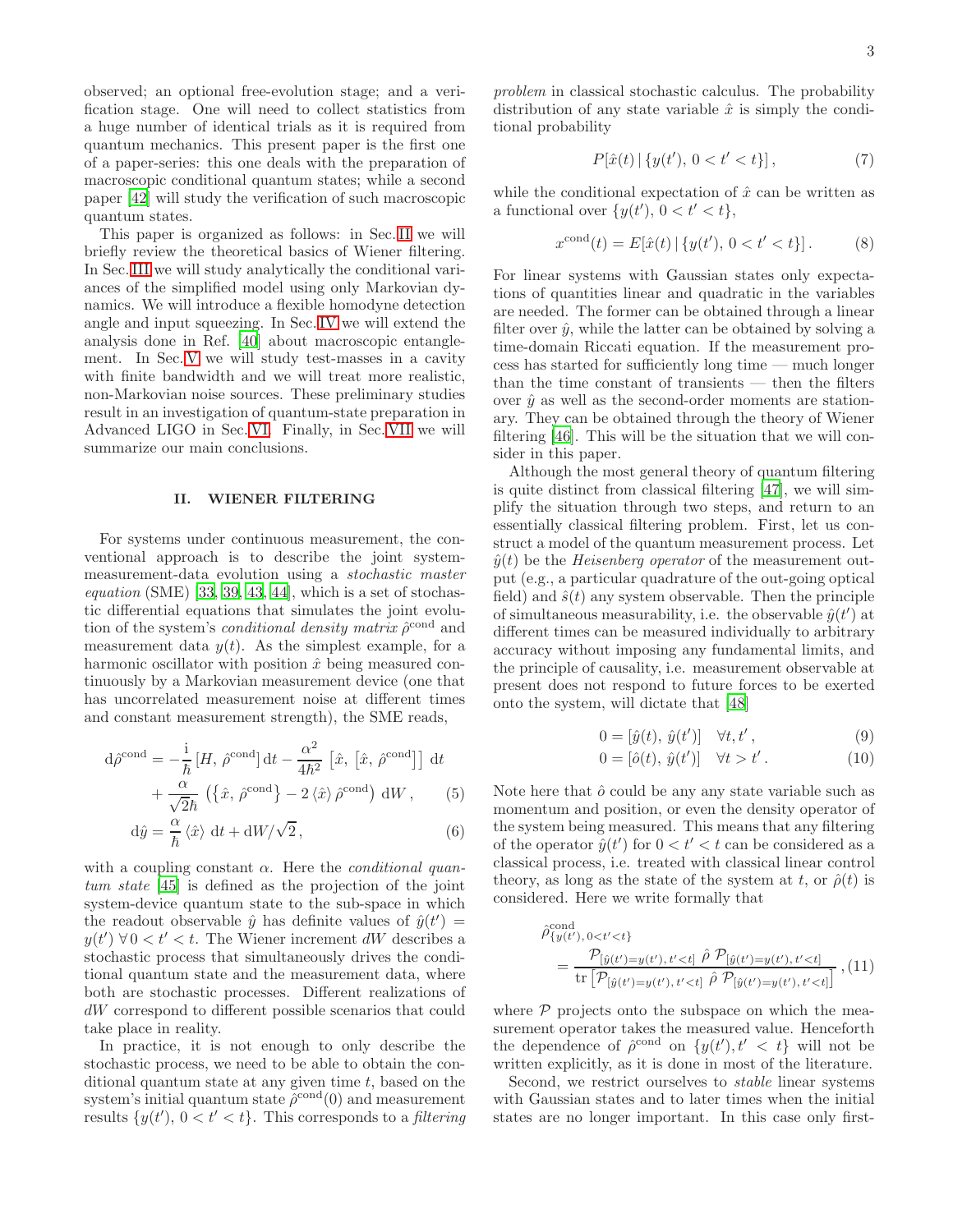and second-order moments in linear observables need to be considered. We also assume all linear observables to have zero unconditional expectation values. Suppose we have observables  $\hat{x}_l$  with  $l = 1, 2, \ldots n$ , and proceed as in classical Wiener filtering. The key is to decompose the operator  $\hat{x}_l$  into

<span id="page-3-4"></span>
$$
\hat{x}_l(t) = \int_{-\infty}^t dt' K_l(t - t')\hat{y}(t') + \hat{R}_l(t) \tag{12}
$$

with

<span id="page-3-0"></span>
$$
\langle \hat{R}_l(t)\,\hat{y}(t')\rangle = \text{tr}\left[\hat{\rho}\,\hat{R}_l(t)\,\hat{y}(t')\right] = 0\,. \tag{13}
$$

If this can indeed be done, it can then be shown that

<span id="page-3-8"></span>
$$
x_l^{\text{cond}}(t) = \text{tr}\left[\hat{\rho}^{\text{cond}}\hat{x}_l(t)\right] = \int_{-\infty}^t \mathrm{d}t' \, K_l(t - t') \, y(t') \tag{14}
$$

and

<span id="page-3-5"></span>
$$
V_{lm}^{\text{cond}} \equiv \langle \hat{x}_l(t)\hat{x}_m(t) \rangle_{\text{sym}}^{\text{cond}} - \langle x_l(t) \rangle^{\text{cond}} \langle x_m(t) \rangle^{\text{cond}}
$$

$$
= \langle \hat{R}_l(t)\hat{R}_m(t) \rangle_{\text{sym}}.
$$
(15)

In this way, the conditional expectations of the linear variables are given as linear functionals of past measurement data  $\{y(t'), t' < t\}$ , and the conditional variances as steady state constants. Please see Appendix [A](#page-16-0) for a more rigorous justification.

We will now try to obtain  $K_l$  and  $V_{lm}^{\text{cond}}$  in terms of unconditional correlation functions, or cross spectra among system observables  $\hat{x}_l$  and the output  $\hat{y}$ . Eq. [\(13\)](#page-3-0) leads to the Wiener-Hopf equation

$$
C_{x_{l}y}(t - t'') - \int_{-\infty}^{t} dt' K_{l}(t - t') C_{yy}(t' - t'') = 0
$$
  

$$
\forall t'' \leq t.
$$
  
(16)

Here

$$
C_{ab}(t - t') \equiv \langle \hat{a}(t) \hat{b}(t') \rangle_{\text{sym}}
$$
  
= tr  $\left[ \hat{\rho} \frac{\hat{a}(t)\hat{b}(t') + \hat{b}(t')\hat{a}(t)}{2} \right]$  (17)

stands for the symmetrized time-domain two-point correlation function between two arbitrary Heisenberg operators  $\hat{a}(t)$  and  $b(t)$ .

If we suppose that  $K_l(t) = 0$  for  $t < 0$ , i.e. we make sure that the filter is a causal function, we can rewrite Eq.  $(16)$  as

<span id="page-3-2"></span>
$$
C_{x_l y}(t) - \int_{-\infty}^{\infty} dt' K_l(t') C_{yy}(t - t') = 0 \quad \forall t \ge 0.
$$
 (18)

In Fourier domain the condition in Eq. [\(18\)](#page-3-2) is satisfied if the function

$$
L(\Omega) = S_{x_l y}(\Omega) - K_l(\Omega) S_{y y}(\Omega) \tag{19}
$$

is analytic in the lower-half complex plane while the Fourier transform of the filter function  $K_l(\Omega)$  is analytic in the upper-half complex plane. Furthermore,  $L(\Omega)$  has to vanish at infinity, because Eq. [\(18\)](#page-3-2) must also be valid at  $t = 0$ . These conditions uniquely define  $K_l(\Omega)$ . We have denoted with  $S_{ab}(\Omega)$  the single-sided (cross-) spectral density among the operators  $\hat{a}$  and  $\hat{b}$ , related to the two-point correlation as

$$
C_{ab}(t) = \frac{1}{2} \int_{-\infty}^{+\infty} \frac{d\Omega}{2\pi} S_{ab}(\Omega) e^{-i\Omega t}.
$$
 (20)

The Wiener-Hopf method provides the solution for  $K_l(\Omega)$ as

<span id="page-3-3"></span>
$$
K_l(\Omega) = \frac{1}{s_y^+(\Omega)} \left[ \frac{S_{xy}(\Omega)}{s_y^-(\Omega)} \right]_+, \qquad (21)
$$

where we have split  $S_{yy}(\Omega) = s_y^+(\Omega) s_y^-(\Omega)$  in such a way that  $s_y^+(s_y^-)$  and its inverse are analytic functions in the upper-half (lower-half) complex plane. Because  $S_{yy}(\Omega)$ is in general a rational function of  $\Omega^2$  with real coefficients, we expect that  $s_y^+(\Omega) = [s_y^-(\Omega^*)]^*$ . In addition,  $[F(\Omega) \dots]_+$  stands for taking the component of a function whose inverse Fourier transform has support only in positive times. Operationally, this could be obtained either by decomposing  $F(\Omega)$  into

$$
F(\Omega) = \sum_{k} \frac{\alpha_k}{\Omega - \Omega_k} \tag{22}
$$

and only keeping terms whose  $\Omega_k$  has negative imaginary parts, or by inverse Fourier transforming  $F(\Omega)$  into the time domain, eliminate the positive-time component, and then Fourier transform back. [Note that both approaches will become ambiguous when  $F(\Omega)$  does not approach zero when  $\Omega \to +\infty$ .] Inserting Eq. [\(21\)](#page-3-3) into Eqs. [\(12\)](#page-3-4) and [\(15\)](#page-3-5), we obtain

<span id="page-3-7"></span><span id="page-3-1"></span>
$$
V_{lm}^{\text{cond}} = \int_0^\infty \frac{\mathrm{d}\Omega}{2\pi} \left( S_{x_l x_m} - \left[ \frac{S_{x_l y}}{s_y} \right]_+ \left[ \frac{S_{x_m y}}{s_y} \right]_+^* \right) . (23)
$$

A more transparent understanding of the filtering problem can be obtained when we formally define the causally whitened output as

$$
\hat{z}(\Omega) \equiv \frac{1}{s_y^+(\Omega)} \hat{y}(\Omega). \tag{24}
$$

Because  $1/s_y^+$  is analytic in the upper-half complex plane,  $\hat{z}$  can be written as an integral over the history of  $\hat{y}$ . The random process  $\hat{z}$  has a white spectrum. Moreover, we can write

$$
K_l(\Omega)\,\hat{y}(\Omega) = [S_{x_l z}(\Omega)]_+\,\hat{z}(\Omega)\,. \tag{25}
$$

In other words,

<span id="page-3-6"></span>
$$
\langle x_l(t) \rangle^{\text{cond}} = \int_{-\infty}^t dt' C_{x_l z}(t - t') z(t')
$$
 (26)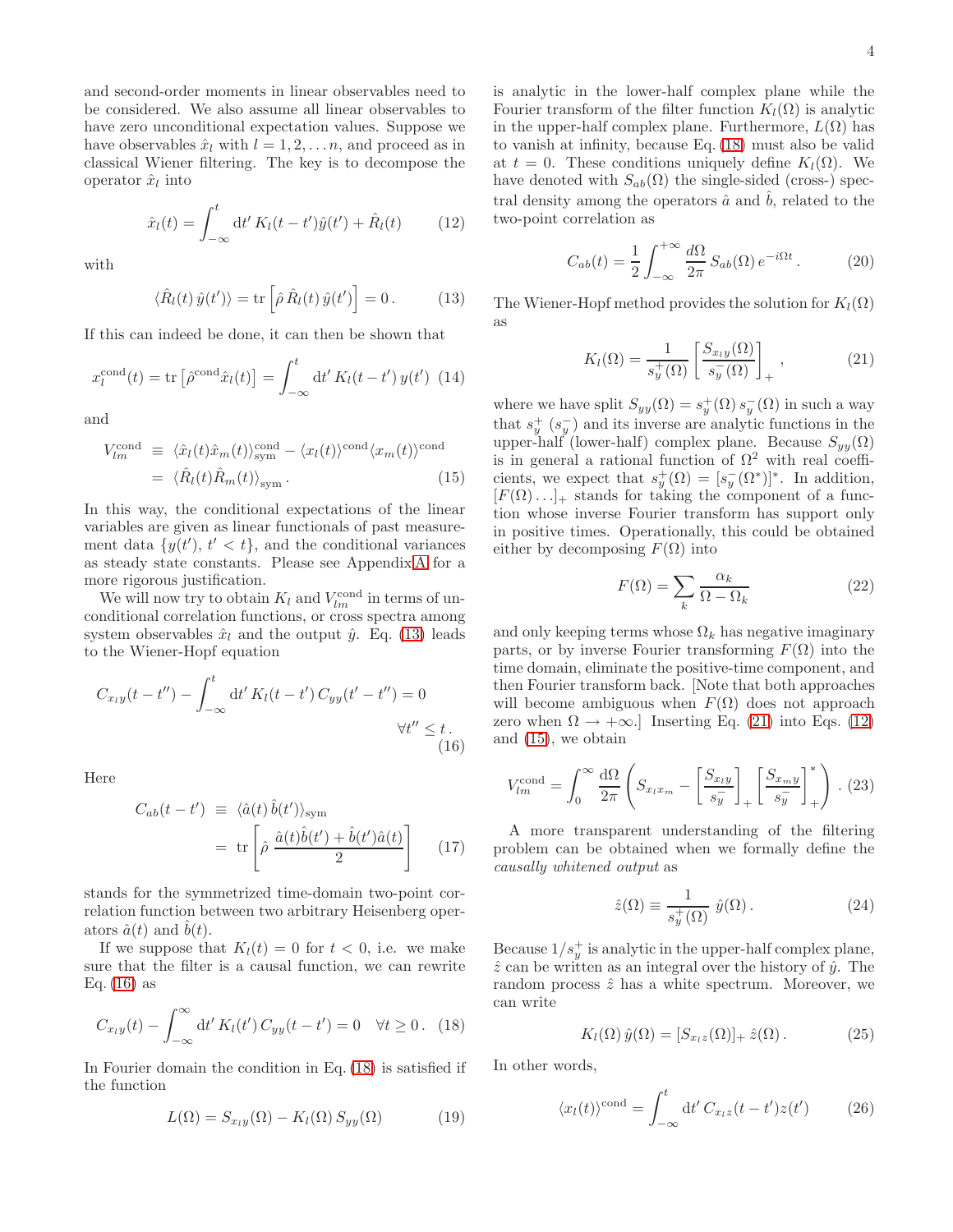and

<span id="page-4-1"></span>
$$
V_{lm}^{\text{cond}} = V_{lm} - \int_{-\infty}^{0} dt' C_{x_1 z}(-t') C_{x_m z}(-t') . \qquad (27)
$$

Clearly, Eqs. [\(26\)](#page-3-6) and [\(27\)](#page-4-1) are simply continuous versions of linear regression over a set of independent random variables.

In this paper with tools of Wiener filtering, we no longer need to write down SMEs. In fact, for realistic systems with multiple colored noise sources and non-Markovian dynamics, SMEs can only be obtained by increasing the dimension of the problem, which will definitely become cumbersome.

### <span id="page-4-0"></span>III. MEASUREMENT CONFIGURATIONS WITH MARKOVIAN NOISE

# A. General discussion

Let us start our discussion generally with an abstract continuous linear Markovian measurement process, which monitors the center of mass position of a simple harmonic oscillator. The Heisenberg equations of motion in the frequency domain can be written as

$$
\hat{y} = \hat{Z} + \hat{x},\tag{28}
$$

$$
\hat{x} = R_{xx}(\Omega) \hat{F}, \qquad (29)
$$

where the two noise operators  $\hat{Z}$  and  $\hat{F}$  both have a white spectrum. In the time domain,  $\overline{Z}$  and  $\overline{F}$  are white noise, with two-time correlation functions proportional to delta function. Such statistical characteristics make the measurement process a Markovian one. Thus, we assume that  $\hat{Z}$  and  $\hat{F}$  have the single-sided (cross-) spectral densities  $S_{ZZ} \geq 0$ ,  $S_{FF} \geq 0$  and  $S_{ZF} \in \mathbb{R}$ , which satisfy the Heisenberg relation of the measurement process [\[7\]](#page-17-6)

<span id="page-4-5"></span>
$$
S_{ZZ} S_{FF} - S_{ZF}^2 = \mu \hbar^2, \qquad \mu \ge 1 \tag{30}
$$

which arises from the requirement that the Heisenberg operators of the out-going field at different times must commute, and guarantees that the level of back action is just enough to enforce the Heisenberg uncertainty relation of the test mass [\[7\]](#page-17-6). In the case of Gaussian noise only, we have  $\mu = 1$  if and only if the measurement process is purely quantum.

The linear response function of a damped harmonic oscillator is given by

$$
R_{xx}(\Omega) = -\frac{1}{m\left(\Omega^2 + i\gamma_m\Omega - \omega_m^2\right)},\tag{31}
$$

with the eigenfrequency  $\omega_m$ , the damping rate  $\gamma_m \ll \omega_m$ and the mass  $m$ . Then we can easily assemble the singlesided spectral densities of the measurement process as

$$
S_{yy}(\Omega) = m^2 |R_{xx}(\Omega)|^2 \left(\Omega^4 - \Omega^2 (2q_1 - \gamma_m^2) + q_2^2\right) S_{ZZ},
$$
\n(32)

$$
S_{xy}(\Omega) = -m|R_{xx}(\Omega)|^2 \left(\Omega^2 - i\gamma_m \Omega - \omega_m^2 - \frac{S_{FF}}{S_{ZF}}\right) S_{ZF},
$$
\n(33)

$$
S_{xx}(\Omega) = |R_{xx}(\Omega)|^2 S_{FF}, \qquad (34)
$$

where we have defined the coefficients

<span id="page-4-2"></span>
$$
q_1 \equiv \omega_m^2 + \frac{S_{ZF}}{m \, S_{ZZ}},\tag{35}
$$

$$
q_2 \equiv \sqrt{\omega_m^4 + 2\,\omega_m^2 \,\frac{S_{ZF}}{m\,S_{ZZ}} + \frac{S_{FF}}{m^2 S_{ZZ}}}.\tag{36}
$$

Both,  $q_{1,2}$ , have the dimension of frequency squared, while  $q_2$  is always positive. We also note that  $|q_1| \leq q_2$ .

From Eq. [\(32\)](#page-4-2) we can recover a quantum limit of the measurement process: if we have  $S_{ZF} = 0$ , the spectral density of the measurement noise satisfies

<span id="page-4-3"></span>
$$
S_{yy}(\Omega) \ge 2\sqrt{S_{ZZ} S_{FF}} |R_{xx}(\Omega)| \ge 2\sqrt{\mu} \hbar |R_{xx}(\Omega)|
$$
  
=  $\sqrt{\mu} S_{\text{SQL}}(\Omega) . (37)$ 

For a free mass we can then recover Eq.  $(2)$  from Eq.  $(37)$ . Note that for the free mass the first inequality sign in Eq. [\(37\)](#page-4-3) becomes an equality sign at  $\Omega = \Omega_q$ , where the measurement frequency is defined by

$$
\Omega_q^2 \equiv \sqrt{\frac{S_{FF}}{m^2 \, S_{ZZ}}} \,. \tag{38}
$$

Therefore, the measurement frequency  $\Omega_q$  is the frequency at which the noise spectral density of a Markovian quantum measurement process (with  $S_{FZ} = 0$ ) approaches most its free mass SQL.

Now it is straightforward to derive the conditional variances assuming  $\hat{p} = -\mathrm{i} m \Omega \hat{x}$  and using the Wiener filtering method, i.e. Eq. [\(23\)](#page-3-7). For this it has actually been crucial to first spectral factorize  $S_{yy}(\Omega)$ . In the perfect oscillator limit with  $\gamma_m \to 0$  the conditional *covariance* matrix can be put into the following form

<span id="page-4-4"></span>
$$
\mathbf{V} = \sqrt{\mu} \mathbf{D} \begin{pmatrix} \sqrt{\frac{2q_2}{q_1 + q_2}} & \sqrt{\frac{q_2 - q_1}{q_2 + q_1}} \\ \sqrt{\frac{q_2 - q_1}{q_2 + q_1}} & \sqrt{\frac{2q_2}{q_1 + q_2}} \end{pmatrix} \mathbf{D}^T, \qquad (39)
$$

where we have defined

$$
\mathbf{D} = \begin{pmatrix} \sqrt{\frac{\hbar}{2m\sqrt{q_2}}} & 0\\ 0 & \sqrt{\frac{\hbar m\sqrt{q_2}}{2}} \end{pmatrix} . \tag{40}
$$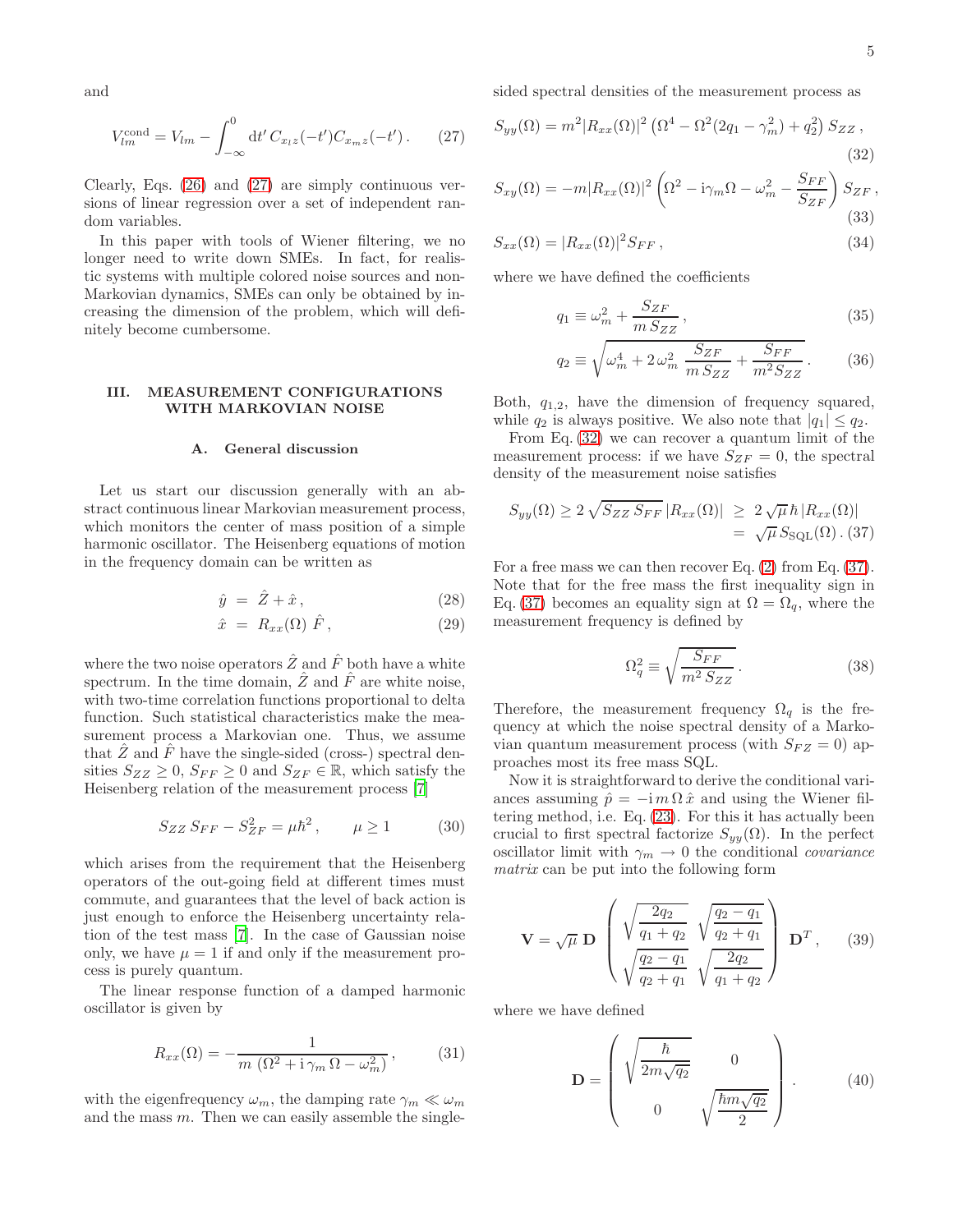Eq. [\(39\)](#page-4-4) gives us the most general covariance matrix of the conditional Gaussian state of a lossless harmonic oscillator under any linear Markovian position measurement. In the covariance matrix  $V$ , the matrix  $D$  sets the scale of the quantum fluctuations to be comparable to those of the vacuum state of a harmonic oscillator with eigenfrequency  $\sqrt{q_2}$ . Depending on the ratio  $q_1/q_2$ , which always lies between  $-1$  and  $+1$ , the noise ellipse of the vacuum state is deformed into one where position and momentum are correlated (unless if  $q_1/q_2 \approx 1$ ) while the area is conserved. This corresponds to a unitary transformation among Gaussian states. Then  $\mu$  finally enlarges the noise ellipse with a uniform factor, converting the pure state into a mixed state (unless if  $\mu = 1$ ). We have found that the conditional variances completely coincide with those obtained from SMEs. With Eq. [\(39\)](#page-4-4) we can for instance easily reproduce Eqs.  $(2.8a)$ – $(2.8c)$  from Ref. [\[44\]](#page-18-19).

A Gaussian state is pure if and only if its uncertainty product is Heisenberg-limited. Therefore, it makes sense to quantify the purity of the conditional state by its uncertainty product, here given by

<span id="page-5-1"></span>
$$
\det \mathbf{V} = V_{xx} V_{pp} - V_{xp}^2 = \mu \frac{\hbar^2}{4}, \qquad (41)
$$

which is identical to the purity of the measurement process. This simply shows that in the Markovian case, any measurement will produce a pure conditional state of a lossless harmonic oscillator if and only if it is a quantum measurement. Moreover, the uncertainty product is even independent of the system's mechanical properties such as the oscillator's mass and eigenfrequency. Note that in the Appendix [B](#page-17-24) we have introduced how the uncertainty product is related to an effective occupation number  $\mathcal{N}_{\text{eff}}$ . It turns out, when using Eq. [\(B3\)](#page-17-25), that here the effective eigenfrequency for the effective occupation number is given by  $\omega_{\text{eff}} = \sqrt{q_2}$ .

The covariance matrix in Eq. [\(39\)](#page-4-4) becomes obviously diagonal and the correlation between  $\hat{x}$  and  $\hat{p}$  in the conditional state vanishes if and only if  $q_1 = q_2$ . But this is strictly forbidden due to the Heisenberg uncertainty principle. However, in a certain limit they can become very close [\[41](#page-18-16)]. With a higher difference in  $q_1$  and  $q_2$  the correlation in  $\hat{x}$  and  $\hat{p}$  increases — and in turn also the uncertainty product.

In order to obtain the conditional state, as given in Eq. [\(39\)](#page-4-4), the measurement data has to be filtered in real time using the Wiener filter functions for position and momentum which are given in the frequency domain by

$$
K_x(\Omega) = \sqrt{2} \mathbf{i} \sqrt{q_2 - q_1} \frac{\Omega - \Omega_3}{(\Omega - \Omega_1)(\Omega - \Omega_2)},\qquad(42)
$$

$$
K_p(\Omega) = \text{i} m \left( q_2 - \omega_m^2 \right) \frac{\Omega + \omega_m^2 / \Omega_3}{(\Omega - \Omega_1) \left( \Omega - \Omega_2 \right)}, \quad (43)
$$

where  $\Omega_{1,2} = (\pm \sqrt{q_2 + q_1} - i \sqrt{q_2 - q_1})/\sqrt{2}$  and  $\Omega_3 =$  $i/\sqrt{2}(\omega_m^2-q_2)/\sqrt{q_2-q_1}$ . Note that the poles of the Wiener filter  $\Omega_{1,2}$  are actually equal to the zeros of the



<span id="page-5-0"></span>FIG. 2: Example noise spectral densities (in arbitrary units) of a Markovian measurement process observing a free mass: the quantum noise spectral density at different values of the measurement frequency  $\Omega_q$  as well as the spectral densities corresponding to a classical force noise (gray line) and a sensing noise (gray line) are marked in the plot. The gray shadowed region marks the classical noise SQL beating which we have chosen to have  $\Omega_x/\Omega_F = 5$ .

measurement's output spectrum  $S_{yy}(\Omega)$ , which in turn correspond to the frequencies of maximal sensitivity and are therefore easy to find.

Let us now have a closer look on the noise model we will use throughout this section. We will only consider quantum measurement processes and categorize the noise into two groups:  $(i)$  the one which is a result of the measurement process itself will be denoted by *quantum noise*; and *(ii)* the additional noise will be called *classical noise* which does not directly arise from the measurement process, usually has no correlation in  $Z$  and  $F$  does not have to satisfy Eq. [\(30\)](#page-4-5). Then the two noise sources combine as  $S_{FF} = S_{FF}^{\tilde{q}} + S_{FF}^{\text{cl}}$  and  $S_{ZZ} = S_{ZZ}^q + S_{ZZ}^{\text{cl}}$ .

The quantum noise is dominated at high frequencies by shot noise which is covered by  $S_{ZZ}^q$  and at low frequencies by back-action noise which is covered by  $S_{FF}^q$ . The latter one is represented by the radiation-pressure noise in the case of a measurement with light. If both are uncorrelated, i.e.  $S_{ZF}^q = 0$ , they result in the SQL. Then the quantum noise spectral density is limited from below by the free-mass SQL as shown in Eq. [\(37\)](#page-4-3) and also in Fig. [2.](#page-5-0) The quantum noise touches the free-mass SQL at the frequency  $\Omega = \Omega_q$ .

The other noise source can also be divided into two parts: a *classical force noise*  $S_{FF}^{cl}$  is added to  $S_{FF}$  which acts directly on the center of mass of the measured object, and is in real interferometric experiments due to for instance seismic noise or thermal noise in the suspension of the mirrors. The *classical sensing noise*  $S^{cl}_{ZZ}$  is only a pseudo motion of the measured object and may be due to the following reasons:  $(i)$  on the one hand due to thermal fluctuations of the mirror's shape as for example mirror internal thermal noise which makes only the mirror surface move with respect to its center of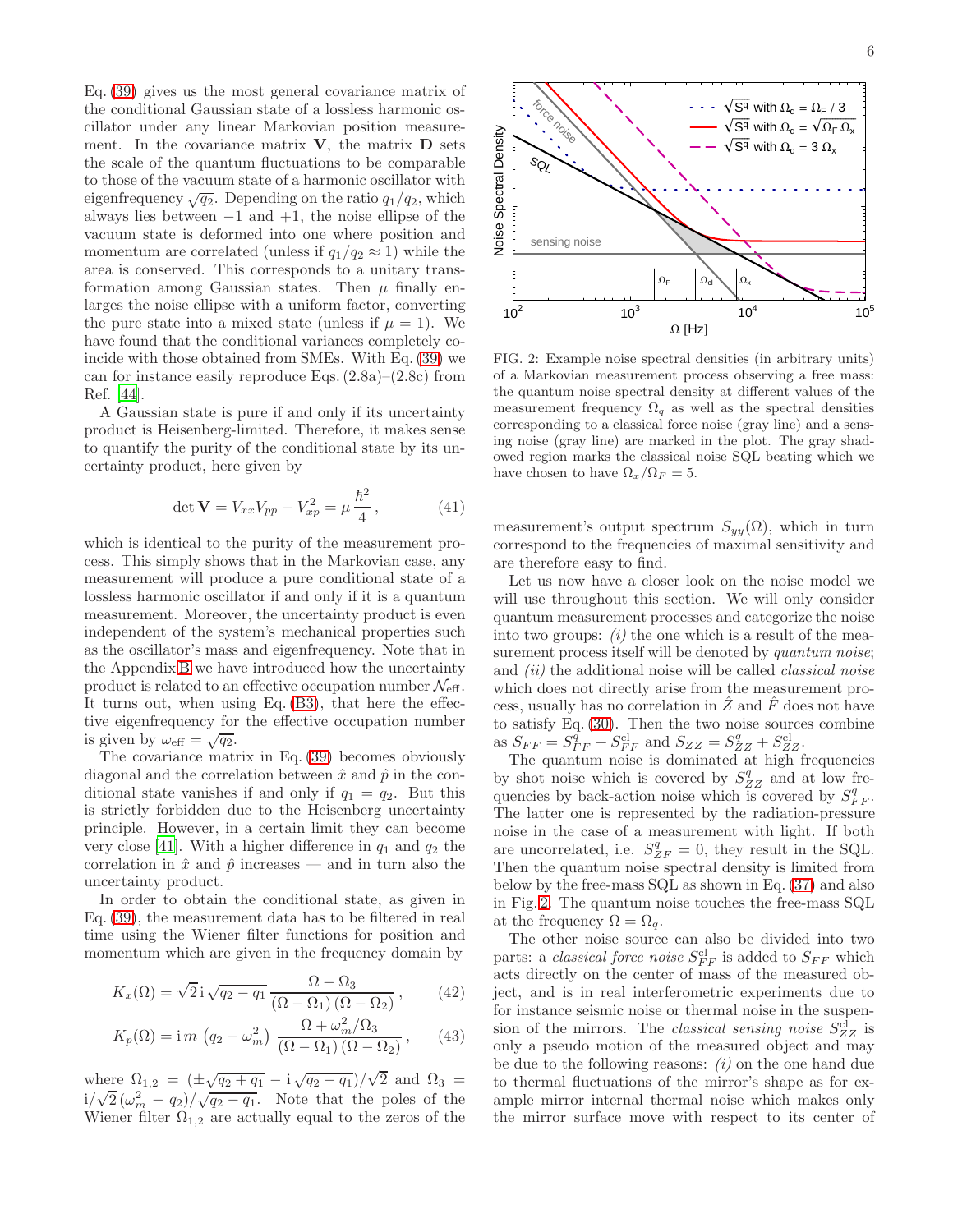mass; or  $(ii)$  on the other hand be due to optical losses; or (iii) due to photo-detection inefficiency. Therefore, our sensing noise is somehow generalized from what is conventionally understood when using the term "sensing noise". Note that for detecting gravitational waves, only the total noise matters, yet for studying quantum-state preparation, it is important to make distinctions between sensing and force noise, and between quantum and classical noise. Throughout this section we will assume both classical noise sources to have a white spectrum. Then they can be characterized by the frequencies,  $\Omega_F$  for the force noise and  $\Omega_x$  for the sensing noise, at which their noise spectral density intersects with the free-mass SQL (cf. Fig. [2\)](#page-5-0). These classical noise frequencies are defined by the following relations

$$
S_{FF}^{\rm cl} = 2\,\hbar\,m\,\Omega_F^2\,,\tag{44}
$$

$$
S_{ZZ}^{\rm cl} = \frac{2\,\hbar}{m\,\Omega_x^2} \,. \tag{45}
$$

Note that the classical force noise together with the classical sensing noise can open a window in which both are below the free-mass SQL as indicated by the grayshadowed region in Fig. [2.](#page-5-0) The total classical noise is then even completely below the SQL in a certain frequency band, if and only if the classical noise sources satisfy

<span id="page-6-0"></span>
$$
S_{FF}^{\rm cl} S_{ZZ}^{\rm cl} < \hbar^2 \quad \Leftrightarrow \quad \Omega_x / \Omega_F > 2, \tag{46}
$$

which turns into a constraint for the classical noise frequency ratio. If Eq. [\(46\)](#page-6-0) holds, the classical noise is equal to a minimum of  $(2 \Omega_F/\Omega_x)$  times the free-mass SQL at the frequency  $\Omega = \Omega_{\text{cl}} \equiv \sqrt{\Omega_F \Omega_x}$  which reads

<span id="page-6-4"></span>
$$
\min_{\Omega} \left\{ \frac{S_{\text{cl}}(\Omega)}{S_{\text{SQL}}(\Omega)} \right\} = \frac{S_{\text{cl}}(\Omega_{\text{cl}})}{S_{\text{SQL}}(\Omega_{\text{cl}})} = \frac{2 \Omega_F}{\Omega_x} \,. \tag{47}
$$

Since here the classical noise has the largest separation to the SQL, we can understand the factor  $(2 \Omega_F / \Omega_x)$  as the classical-noise-SQL-beating factor.

### B. Very low finesse cavity and free mass scenario with vacuum input

Let us consider the simple situation of a laser beam incident on a suspended mirror, where the output field is monitored by a perfect balanced homodyne detection at a frequency-independent angle  $\zeta$ . This corresponds to a mirror in a cavity with infinitely large bandwidth (or at least much larger than  $\Omega_q$ , as we shall quantify in Sec. [V A\)](#page-10-1), in which case the dynamics of the cavity mode can be ignored or adiabatically eliminated. Note that the following analysis is also valid for the dark port fields entering and leaving an equal-arm Michelson interferometer with movable end mirrors and the differential motion between these mirrors — but then the mirror mass  $m$  in the following discussion has to be substituted by the effective

mass  $m/2$ . Then the quantum measurement process can be described by the following spectral densities [\[40\]](#page-18-15)

$$
S_{ZZ} = \frac{\hbar^2}{\alpha^2} \tan^2 \zeta + \frac{\hbar^2}{\alpha^2} + \frac{2\,\hbar}{m\,\Omega_x^2} \,,\tag{48}
$$

$$
S_{FF} = \alpha^2 + 2m\,\hbar\,\Omega_F^2\,,\tag{49}
$$

$$
S_{ZF} = \hbar \tan \zeta, \qquad (50)
$$

where the coupling constant is defined by

<span id="page-6-2"></span>
$$
\alpha = \sqrt{\frac{8 \, P \, \omega_0 \, \hbar}{c^2}} \,. \tag{51}
$$

Here P is the circulating laser power and  $\omega_0$  the laser angular frequency.

In the free-mass limit, i.e. with  $\omega_m \to 0$ , the conditional variances simplify to

$$
V_{xx} = \frac{\hbar}{\sqrt{2m\Omega_q}} \sqrt{1 + \tan^2 \zeta + 2\xi_x^2} \times
$$
  

$$
\left(\sqrt{(1 + 2\xi_F^2)(1 + \tan^2 \zeta + 2\xi_x^2)} - \tan \zeta\right)^{\frac{1}{2}}, (52)
$$
  

$$
V_{pp} = \frac{\hbar m \Omega_q}{\sqrt{2}} \sqrt{1 + 2\xi_F^2} \times
$$
  

$$
\left(\sqrt{(1 + 2\xi_F^2)(1 + \tan^2 \zeta + 2\xi_x^2)} - \tan \zeta\right)^{\frac{1}{2}}, (53)
$$
  

$$
V_{xp} = \frac{\hbar}{2} \left(\sqrt{(1 + 2\xi_F^2)(1 + \tan^2 \zeta + 2\xi_x^2)} - \tan \zeta\right),
$$
  
(54)

while the purity of the state is given by

$$
\det \mathbf{V} = \frac{\hbar^2}{4} \left( \left( 1 + 2\xi_F^2 \right) \left( 1 + 2\xi_x^2 \right) + 2\xi_F^2 \tan^2 \zeta \right)
$$
  
 
$$
\geq \frac{\hbar^2}{4} \left( 1 + 2 \xi_F \xi_x \right)^2 . \tag{55}
$$

Here we have defined the two ratios,  $\xi_F \equiv \Omega_F / \Omega_q$  and  $\xi_x \equiv \Omega_q/\Omega_x$  with  $\Omega_q = \alpha/\sqrt{\hbar m}$ . Then we can recover Eq. [\(4\)](#page-1-1) and with the Appendix [B](#page-17-24) we obtain

<span id="page-6-5"></span><span id="page-6-3"></span><span id="page-6-1"></span>
$$
\mathcal{N}_{\text{eff}} = \frac{S_{\text{cl}}(\Omega_{\text{cl}})}{2 S_{\text{SQL}}(\Omega_{\text{cl}})}.
$$
\n(56)

In the quantum-noise limit with  $\xi_F = \xi_x = 0$  the conditional state is pure for any measurement frequency  $\Omega_q$ and homodyne detection angle  $\zeta$ . This defines the *con*ditional ground state of a free mass

$$
V_{xx} = \frac{\hbar}{\sqrt{2}m\,\Omega_q} \,,\tag{57}
$$

$$
V_{pp} = \frac{\hbar \, m \, \Omega_q}{\sqrt{2}}\,,\tag{58}
$$

$$
V_{xp} = \frac{\hbar}{2} \,. \tag{59}
$$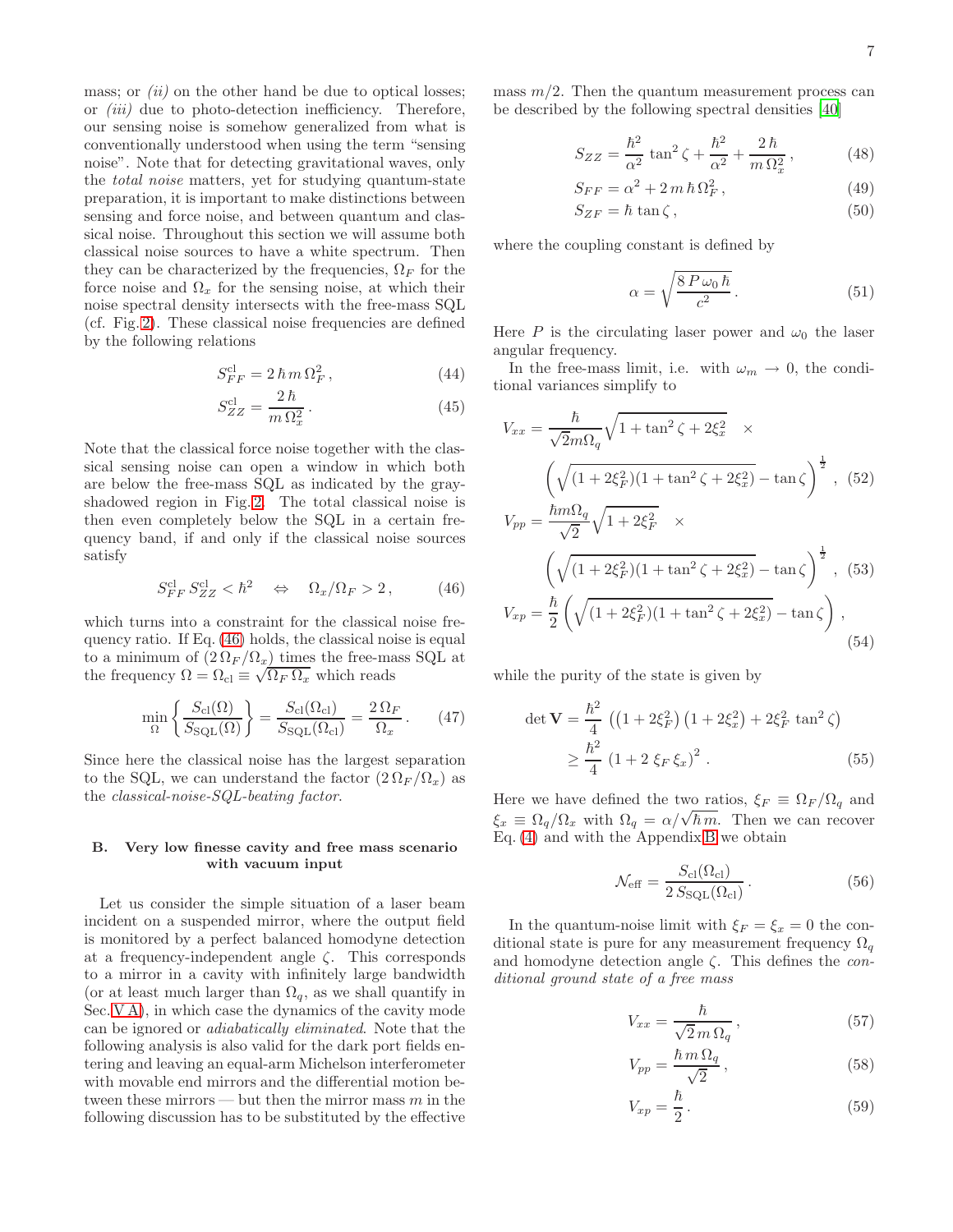Here the Wiener filter functions for position and momentum become equal to simple decaying cosine functions at the measurement frequency and read

$$
K_x(t) = \sqrt{2} \,\Omega_q \, e^{-\frac{\Omega_q \, t}{\sqrt{2}}} \, \cos\left(\frac{\Omega_q \, t}{\sqrt{2}}\right) \,,\tag{60}
$$

$$
K_p(t) = \sqrt{2} m \,\Omega_q^2 e^{-\frac{\Omega_q \, t}{\sqrt{2}}} \cos\left(\frac{\Omega_q \, t}{\sqrt{2}} + \frac{\pi}{4}\right) \,. \tag{61}
$$

Then it becomes apparent that the inverse of the measurement frequency  $\Omega_q$  (at which the total noise approaches SQL the most) is also the time scale at which information regarding test-mass position and momentum have to be extracted from the output data.

It is clear from Eq. [\(55\)](#page-6-1) that one should measure the phase quadrature, i.e.  $\zeta = 0$ , in order to minimize the uncertainty product. That means that in order to obtain a small uncertainty product, it is not required to remove the quantum back-action noise from the output, as one would benefit from when trying to detect gravitational waves  $[9]$  — to the contrary, for that purpose it would be even destructive to do so. This is understandable, since here the aim is to learn as much as possible about the mirror motion, and the effect of quantum back action is an important content of the mirror motion. For example, suppose we chose to measure a back-action-evading observable using an oscillator with negligible classical noise. In this case, we would have an output channel that has a minimal power spectrum, and is hence ideal for measuring any classical force that acts onto the mirror. Fluctuation in the mirror motion and the momentum driven by back action, on the other hand, would almost diverge around the resonant frequency. The output field, containing absolutely no information about the back action, would not be able to remove this fluctuation via conditioning. This would then result in a conditional state equal to the unconditional state with very large variances.

We learn from Eqs.  $(52)$ – $(54)$  that the effect of the classical force noise in the conditional variances is suppressed with a higher measurement frequency (random force has less time to act and accumulate) while the classical sensing noise is suppressed with a lower measurement frequency (random sensing noise has longer time to average out). Moreover, in the absence of any classical sensing noise the test-mass state becomes pure with an infinitely strong measurement (in which  $\Omega_q$  approaches  $+\infty$ ): all classical forces acting on the test mass can be neglected in presence of the strong back-action force and the test mass reaches the conditional ground state at the infinite measurement frequency. Vice versa, in the theoretical absence of classical force noise, the test-mass state becomes pure in the limit of an infinitely weak measurement (in which  $\Omega_q$  approaches 0): if the test-mass motion is only driven by the measurement's back action but this motion is then unfortunately hidden in the measurement output because it is covered by the classical sensing noise, the best idea would be not to measure the test mass at

all. If both classical noise sources are present, the uncertainty product is minimized further with an optimal power which accomplishes a balancing between classical force and sensing noise, i.e. with  $\xi_F = \xi_x$ . This produces an equal sign in the second line of Eq. [\(55\)](#page-6-1) and is true for a measurement frequency of  $\Omega_q = \Omega_{\text{cl}}$ . This simply means that the quantum noise should touch the free-mass SQL at the frequency where the classical noise has the maximal separation to that limit (cf. Fig. [2\)](#page-5-0). The expression of the minimal uncertainty product and the one of the minimal effective occupation number are then functions of the classical-noise-SQL-beating factor.

For a mechanical object there is not a fundamental definition of which state is vacuum, since it is possible to vary the potential well it lies in. Nevertheless, states with non-zero correlation among displacement and momentum can always be regarded as squeezed, and we can often discuss whether one state is more position squeezed (momentum anti-squeezed) or more position anti-squeezed (momentum squeezed) compared to another. We have illustrated the squeezing situation, by plotting noise ellipses obtained with various homodyne detections (see upper panel of Fig. [3\)](#page-8-1). As the homodyne detection angle  $\zeta$  vary from optimal value 0 to  $-\pi/2$ , the semimajor axis of the noise ellipse, i.e. the anti-squeezed quadrature, becomes rotated into the direction of the position. At the same time the ellipse becomes more stretched, i.e. the squeezed quadrature is more squeezed, while the antisqueezed quadrature is more anti-squeezed. As  $\zeta$  vary from 0 to  $\pi/2$ , the semimajor axis of the noise ellipse also rotates into the direction of the position but the ellipse becomes rather bulged. Furthermore, we show how the noise ellipse changes, as the measurement frequency is not chosen to be equal to the geometrical mean of the two classical noise frequencies, i.e.  $\Omega_q \neq \Omega_{\text{cl}}$ . For phase quadrature detection as in the lower panel of Fig. [3,](#page-8-1) a slow measurement, i.e. with a low measurement frequency  $\Omega_a < \Omega_{\rm cl}$ , generates a position anti-squeezed (and momentum squeezed) conditional state; while a fast measurement with  $\Omega_q > \Omega_{\text{cl}}$  generates a position squeezed (and momentum anti-squeezed) conditional state. In addition, the deviation from the optimal measurement frequency, i.e.  $\Omega_q \neq \Omega_{\text{cl}}$ , always produces a less pure states.

# C. Very low finesse cavity and free mass scenario with squeezed vacuum input

Up to now we have only treated in-going coherent vacuum states but one could also think about squeezed vacuum states coupling to the mirror [\[9](#page-17-8)]. This corresponds to inserting squeezed states into an interferometer's dark port. By doing so the quantum limited sensitivity of an interferometer can be enhanced [\[49\]](#page-18-24). The free-mass con-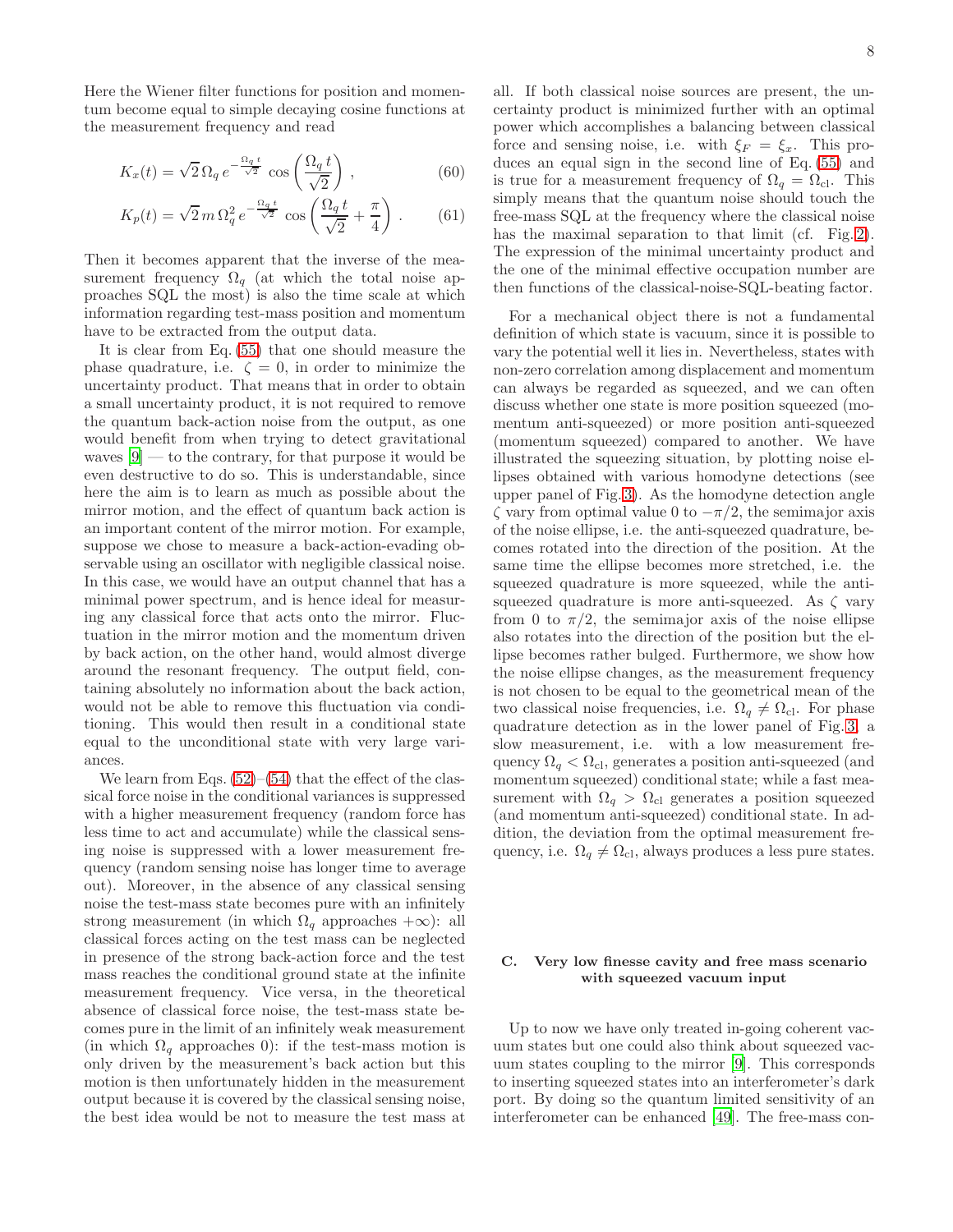

<span id="page-8-1"></span>FIG. 3: Test-mass squeezing normalized with respect to the conditional ground state of a free mass for optimal measurement frequency  $\Omega_q = \Omega_{\text{cl}} \equiv \sqrt{\Omega_F \Omega_x}$  and different homodyne detection angles (upper panel) and for different measurement frequencies at phase quadrature detection (lower panel) including in both cases a certain classical noise budget: we have chosen  $\Omega_x/\Omega_F = 5$ .

ditional state is given by

$$
V_{xx} = \frac{\hbar}{\sqrt{2m\Omega_q}} \sqrt{\lambda_-^2 + 2\xi_x^2} \times \left( \sqrt{(\lambda_+^2 + 2\xi_F^2)(\lambda_-^2 + 2\xi_x^2)} - \sin 2\varphi_{\text{op}} \sinh 2r_{\text{op}} \right)^{\frac{1}{2}},
$$
\n(62)

$$
V_{pp} = \frac{\hbar m \Omega_q}{\sqrt{2}} \sqrt{\lambda_+^2 + 2\xi_F^2} \times \left( \sqrt{(\lambda_+^2 + 2\xi_F^2)(\lambda_-^2 + 2\xi_x^2)} - \sin 2\varphi_{\text{op}} \sinh 2r_{\text{op}} \right)^{\frac{1}{2}},
$$
\n(63)

$$
V_{xp} = \frac{\hbar}{2} \left( \sqrt{(\lambda_+^2 + 2\xi_F^2)(\lambda_-^2 + 2\xi_x^2)} - \sin 2\varphi_{\text{op}} \sinh 2r_{\text{op}} \right)
$$
(64)

<span id="page-8-4"></span>.

Here we have defined  $\lambda_{\pm}^2 = \cosh 2r_{\rm op} \pm \cos 2\varphi_{\rm op} \sinh 2r_{\rm op}$ , where  $(20/\ln 10) r_{op} > 0$  gives the optical squeezing strength in dB at a squeezing angle of  $\varphi_{\text{op}}$ . Then the purity of the conditional state can be inferred from

$$
\det \mathbf{V} = \frac{\hbar^2}{4} \left( (\lambda_+^2 + 2\xi_F^2)(\lambda_-^2 + 2\xi_x^2) - \sin^2 2\varphi_{\text{op}} \sinh^2 2r_{\text{op}} \right)
$$
  
\n
$$
\geq \frac{\hbar^2}{4} \left( 1 + 4\xi_F^2 \xi_x^2 + 2(\xi_F^2 + \xi_x^2) \cosh 2r_{\text{op}} \right)
$$
  
\n
$$
- 2|\xi_F^2 - \xi_x^2| \sinh 2r_{\text{op}} \right) \geq \frac{\hbar^2}{4} (1 + 2\xi_F \xi_x)^2.
$$
 (65)

<span id="page-8-2"></span>The equality of the first inequality sign in Eq. [\(65\)](#page-8-2) is achieved at  $\varphi_{\text{op}} = 0$  for  $\xi_F^2 > \xi_x^2$  and at  $\varphi_{\text{op}} = \pi/2$  for  $\xi_F^2 < \xi_x^2$ , i.e. by squeezing either the phase or the amplitude quadrature, respectively. Note that in Eq. [\(65\)](#page-8-2) for any  $\Omega_q$ , the same minimum as in Eq. [\(55\)](#page-6-1) is reached if  $r_{\rm op} = \arctanh(|\xi_F^2 - \xi_x^2|/(\xi_F^2 + \xi_x^2))/2$  — even when having  $\xi_F \neq \xi_x$ . Therefore, even with input squeezing, the conditional state cannot become more pure than with coherent input, but the demands on the required measurement frequency — and with this the constraints on the optical power, which is needed in order to obtain a certain uncertainty product, can be relaxed. In real experiments the optical power is of course always limited and squeezed input becomes an very important tool.

It has turned out that the conditional variances are in principle even analytically equivalent in the following two cases:  $(i)$  input-squeezing at a flexible but frequency-independent angle or  $(ii)$  flexible amount of available optical power and a flexible but frequencyindependent homodyne detection angle. This can easily be seen by replacing the homodyne detection angle tan  $\zeta \to \sin 2\varphi_{\rm op} \sinh 2r_{\rm op}$  and the measurement frequency  $\Omega_q \to \lambda_+\Omega_q$  in Eqs. [\(52\)](#page-6-2)–[\(54\)](#page-6-3). Then we simply end up with Eqs.  $(62)$ – $(64)$ . Here we can directly see that using input squeezing allows to change the parameters within  $\Omega_q$  such as the optical power, the laser frequency and the mirror mass but by modifying the input squeezing parameter  $\lambda_+$  we can at the same time maintain the measurement frequency.

<span id="page-8-3"></span>Even though a homodyne detection different from the phase quadrature and input squeezing do both not help with increasing the purity of the conditional state they increase the squeezing of the conditional test-mass state. Furthermore, with a certain homodyne detection angle or with a certain input squeezing it is possible to minimize the position and momentum correlation in the conditional state.

### <span id="page-8-0"></span>IV. MACROSCOPIC ENTANGLEMENT

The concept of entangled states is one of the most important phenomenons when entering the quantum regime. In Sec. [V A](#page-10-1) we will see that the entanglement between the cavity mode and the mirror motion is in fact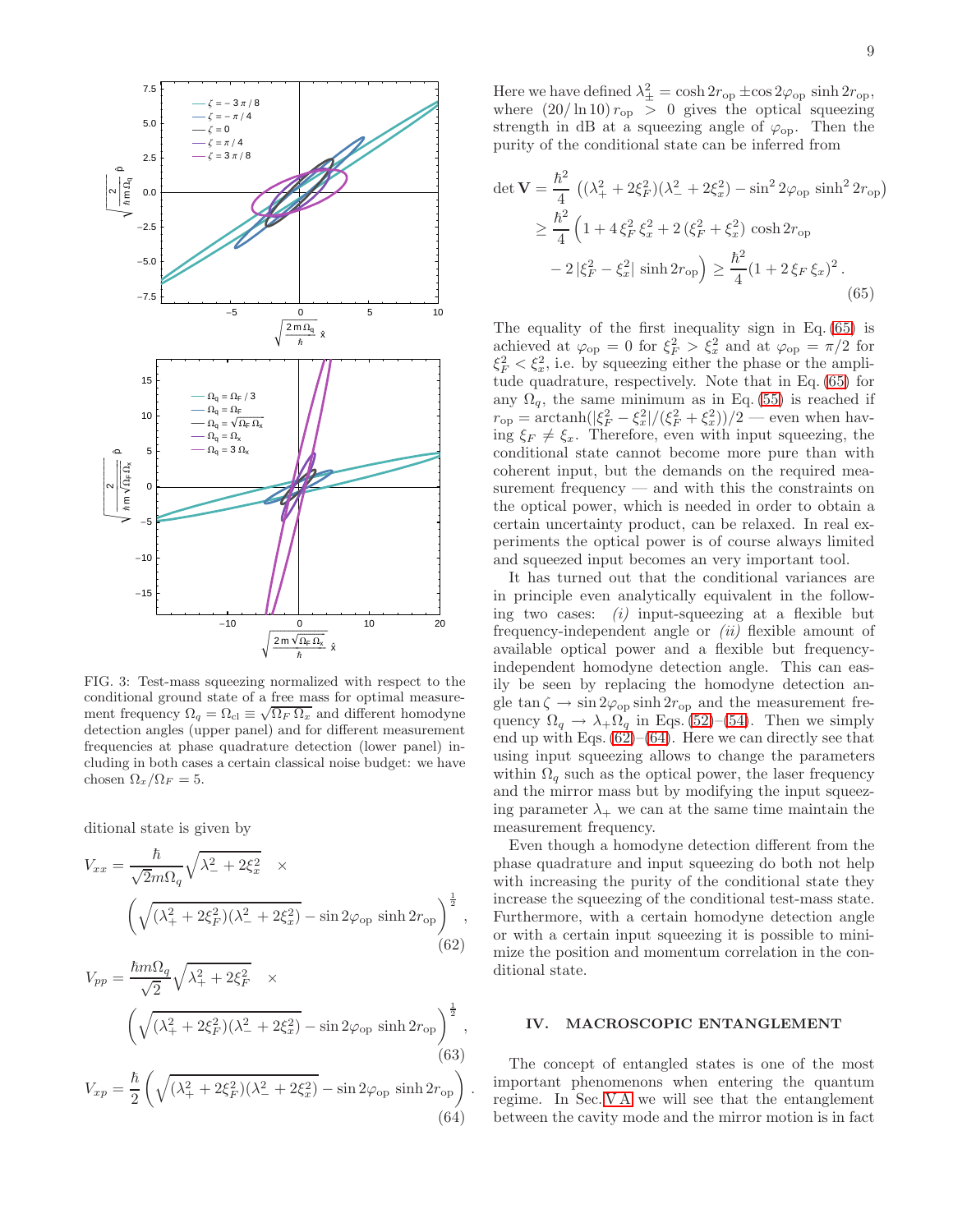responsible for a degeneration of the purity of the mirror's quantum state. In this section we will explain how we can prepare quantum entanglement in position and momentum between the centers of mass of the two end mirrors in the north  $\hat{x}^{\text{n}}$  and the east  $\hat{x}^{\text{e}}$  arm of a simple, but powerrecycled Michelson interferometer using the conditional states as derived in the previous section. The end mirrors are suspended as pendulums but with a very low eigenfrequency. Therefore, such an experiment would be in direct analogy to the Einstein-Podolsky-Rosen gedanken experiment [\[50](#page-18-25)]. Here we will basically extend the discussion carried out in Ref. [\[40\]](#page-18-15).

Recall that the common  $(\hat{x}^e + \hat{x}^n)$  and the differential  $(\hat{x}^e - \hat{x}^n)$  mode of motion between the two end mirrors are independent and can each be sensed by a homodyne detection at the bright and the dark port, respectively, as suggested in Ref. [\[40\]](#page-18-15). As already mentioned before, if using the reduced mass of the mirrors, the conditional variances as derived in Sec. [III](#page-4-0) hold for the differential mode observed at the dark port of the interferometer. But in order to describe the common mode they have to be slightly modified since the power-recycling cavity — here with high bandwidth and therefore an adiabatically eliminated cavity mode — with transmissivity  $\tau$ enhances the measurement strength  $\alpha^c = 2/\tau \alpha > \alpha$  and is therefore different to the one associated with the differential mode  $\alpha^d = \alpha$ . Furthermore, the common mode will suffer additionally to the classical force noise and the classical sensing noise — note that we suppose that these two classical noise sources are equally distributed into common and differential mode — from laser noise, since the in-going modulation fields at the bright port are usually not in vacuum states. We have to make the following additional replacements in Eqs. [\(52\)](#page-6-2)–[\(54\)](#page-6-3) in order to obtain the conditional variances of the common mode:  $(1 + 2\xi_F^2) \rightarrow (S_{a_1 a_1} + 2\xi_F^2)$  and  $(1 + \tan^2 \zeta + 2\xi_x^2) \rightarrow$  $(S_{a_2a_2} + S_{a_1a_1} \tan^2 \zeta + 2\xi_x^2)$  as well as replacing the detached  $(-\tan \zeta)$  in each variance by  $(-S_{a_1a_1}\tan \zeta)$ . Here  $S_{a_1a_1}, S_{a_2a_2} \geq 1$  are the (frequency independent) spectra of the technical laser noise in amplitude and phase, respectively.

Then we can assemble the conditional state of the entire system: the combined covariance among  $(x^{\rm e}, p^{\rm e}, x^{\rm n}, p^{\rm n})$  simply reads

$$
\mathbf{V}_{\text{total}} = \begin{pmatrix} \mathbf{V}_{\text{ee}} & \mathbf{V}_{\text{en}} \\ \mathbf{V}_{\text{ne}} & \mathbf{V}_{\text{nn}} \end{pmatrix}
$$
 (66)

with

$$
\mathbf{V}_{\rm nn} = \mathbf{V}_{\rm ee} = \begin{pmatrix} (V_{xx}^{\rm c} + V_{xx}^{\rm d})/4 & (V_{xp}^{\rm c} + V_{xp}^{\rm d})/2 \\ & & \\ (V_{xp}^{\rm c} + V_{xp}^{\rm d})/2 & V_{pp}^{\rm c} + V_{pp}^{\rm d} \end{pmatrix},
$$

$$
\mathbf{V}_{\rm en} = \mathbf{V}_{\rm ne} = \begin{pmatrix} (V_{xx}^{\rm c} - V_{xx}^{\rm d})/4 & (V_{xp}^{\rm c} - V_{xp}^{\rm d})/2 \\ & & \\ (V_{xp}^{\rm c} - V_{xp}^{\rm d})/2 & V_{pp}^{\rm c} - V_{pp}^{\rm d} \end{pmatrix}.
$$

This combined covariance matrix is very similar to the covariance matrix for the amplitude and the phase quadrature of two output light beams which have been created by overlapping two continuous Gaussian light beams on a beam splitter. Note that overlapping two light beams which are differently squeezed in amplitude and phase quadrature on a beam splitter is a very common way of how continuous variable entanglement is created in optics [\[51](#page-18-26), [52](#page-18-27)]. In the mirror case the common and the differential mode are mathematically overlapped to give the motion of each individual end mirror.

In the following we will use the logarithmic negativity, which was introduced for an arbitrary bipartite system in Ref. [\[53\]](#page-18-28), as a quantitative measure of the entanglement. For our state it reads

$$
E_{\mathcal{N}} = \max[0, -\log_2 2\sigma^-/\hbar],\tag{67}
$$

where we have  $\sigma^- = \sqrt{(\Sigma - \sqrt{\Sigma^2 - 4 \det V})/2}$  and  $\Sigma =$  $\det V_{\text{nn}} + \det V_{\text{ee}} - 2 \det V_{\text{ne}} = V_{xx}^{\text{c}} V_{pp}^{\text{d}} + V_{pp}^{\text{c}} V_{xx}^{\text{d}} - 2 V_{xp}^{\text{c}} V_{xp}^{\text{d}}.$ The higher the value of  $E_N$  the stronger the entanglement.

Recall that there exists a frequency band with sub-SQL classical noise if  $\Omega_x/\Omega_F > 2$ . However, the existence of entanglement sets a slightly higher threshold value for this frequency ratio depending on the strength of laser noise as it is shown in Ref. [\[40](#page-18-15)]. We know from Sec. [III](#page-4-0) that the uncertainty product of each individual mode — common and differential — is minimal for a phase quadrature detection  $\zeta^{c,d} = 0$  but it has turned out that this is not the optimal choice for the preparation of entanglement. If the homodyne detection angle approaches  $-\pi/2$ , each mode can become more squeezed depending on the measurement frequency.

The entanglement between the two mirrors — created by overlapping two modes — increases with the squeezing of the individual modes and with the angle separating the squeezed quadrature of the two modes. Then it is obvious that one should not observe common and differential mode via phase quadrature detection, but that there is a certain value, for each the common and the differential mode, of  $\Omega_{\alpha}^{c,d}$  and  $-\pi/2 < \zeta^{c,d} < 0$  which is optimal for the entanglement and maximizes the logarithmic negativity (cf. the solid line in Fig. [4\)](#page-10-2). These optimal parameters depend of course on the classical noise, but are usually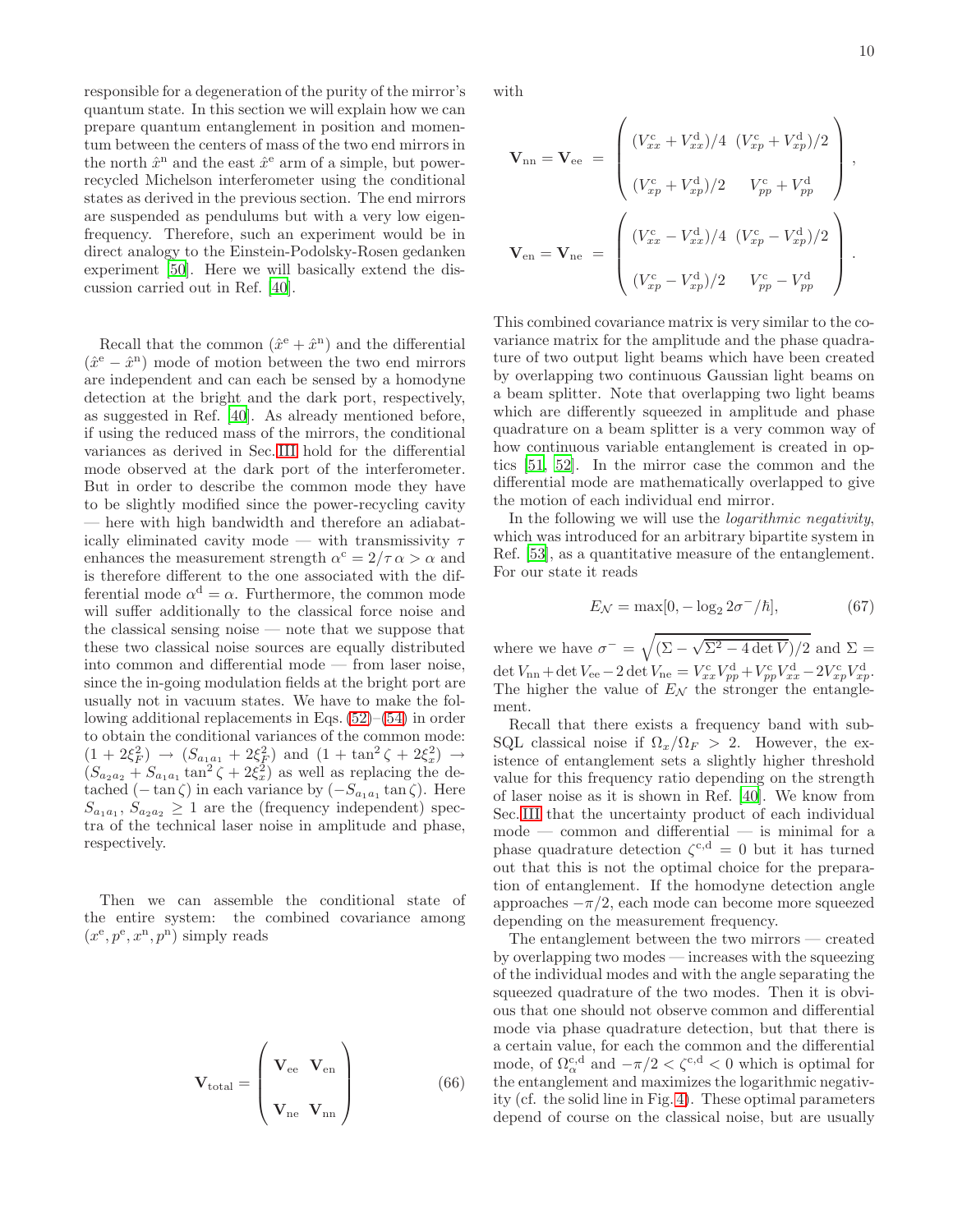

<span id="page-10-2"></span>FIG. 4: Logarithmic negativity versus  $\Omega_x/\Omega_F$  maximized with respect to  $\Omega_q^c$  and  $\Omega_q^d$  using phase quadrature detection (dashed red line) as well as additionally maximized with respect to  $\zeta^c$  and  $\zeta^d$  (solid purple line). In both cases no laser noise is assumed, i.e. with  $S_{a_1a_1} = S_{a_2a_2} = 1$ . At some positions optimal parameter values for  $\Omega_q^c$ ,  $\Omega_q^d$ ,  $\zeta^c$  and  $\zeta^d$  are given in the plot.

characterized by a high measurement frequency and a detection close to  $-\pi/2$  for both modes. That means that the states are totally driven by radiation pressure which is in turn monitored by reading out close to the amplitude quadrature.

Furthermore, we have found that the laser noise entering at the bright port and in a totally balanced interferometer only affecting the common mode — can theoretically be almost suppressed with the optimally high measurement frequency and the optimal homodyne detection angle. Therefore, the resulting maximal entanglement — represented by the solid line in Fig.  $4$  — is independent of the laser noise. But the parameters — such as optical power and the fine-tuning of the homodyne detection angle, which are required in order to reach the maximal entanglement, are different for different strength of laser noise and are far away from any realistic situation (cf. the dots in Fig. [4\)](#page-10-2).

### <span id="page-10-0"></span>V. INTERFEROMETERS WITH NON-MARKOVIAN NOISE

#### <span id="page-10-1"></span>A. Cavity with finite bandwidth

In realistic experimental situations, the noise sources are usually not Markovian. In this section we want to generally study quantum state preparation in the background of non-Markovian noise sources. We start with allowing the quantum noise spectral density to become frequency dependent.

If we consider a cavity of length  $L$  with a finite half cavity bandwidth  $\gamma$  and a movable end mirror, the quantum noise is indeed non-Markovian and the Heisenberg equations of motion in frequency domain modify to

$$
\hat{y} = \sin\zeta \frac{\gamma + i\Omega}{\gamma - i\Omega} \hat{a}_1 + \cos\zeta \times
$$
\n
$$
\left[ \frac{\gamma + i\Omega}{\gamma - i\Omega} \hat{a}_2 + \frac{\sqrt{2c\gamma/L}}{\gamma - i\Omega} \frac{\alpha}{\hbar} (\hat{x}(\Omega) + \hat{\xi}_x) \right], (68)
$$
\n
$$
\hat{x} = -\frac{1}{m(\Omega^2 + i\gamma_m \Omega - \omega_m^2)} \left[ \frac{\sqrt{2c\gamma/L}}{\gamma - i\Omega} \alpha \hat{a}_1 + \hat{\xi}_F \right] (69)
$$

where we have approximated exponential functions by rational functions of  $\Omega$ . Now the measurement frequency becomes

<span id="page-10-5"></span>
$$
\Omega_q^{\text{cav}} = \sqrt{\frac{2c}{m\,\hbar\,L\,\gamma}}\,\alpha\,,\tag{70}
$$

which corresponds to the frequency where the quantum noise spectral density of the associated adiabatically eliminated system touches the SQL. If the phase quadrature of the outgoing light  $(\zeta = 0)$  is detected, the eight zeros of its spectral density  $S_{yy}$  are given by  $\pm a_1 \pm ib_1$ and  $\pm a_2 \pm ib_2$  with (for simplicity for a free mass, i.e.  $\gamma_m = \omega_m = 0$ :

$$
a_{1,2} = \frac{1}{2} \sqrt{\sqrt{r^2 \pm \sqrt{2}r} \pm \frac{r}{\sqrt{2}} - 1},
$$
 (71)

<span id="page-10-3"></span>
$$
b_{1,2} = \frac{1}{2} \sqrt{\sqrt{r^2 \mp \sqrt{2}r} \mp \frac{r}{\sqrt{2}} + 1},
$$
 (72)

where  $r$  $\sqrt{\sqrt{\left(2\Omega_q^{\text{cav}}/\gamma\right)^4}}$ The zeros are required for the spectral decomposition introduced in Sec. [II.](#page-2-0) After straightforward algebraic manipulations, one arrives at the following conditional second-order moments:

$$
V_{xx} = \frac{\hbar \gamma}{6m(\Omega_q^{\text{cav}})^2} (c_1^3 + 3c_1^2 + 3c_1 + c_3), \qquad (73)
$$

$$
V_{pp} = \frac{\hbar m \gamma^3}{120(\Omega_q^{\text{cav}})^2} (3c_1^5 + 15c_1^4 + 20c_1^3 + 60c_3 + 60c_5), \quad (74)
$$

$$
V_{xp} = \frac{\hbar \gamma^2}{16(\Omega_q^{\text{cav}})^2} c_1^2 (c_1 + 2)^2 ,\qquad (75)
$$

where the coefficients are given by

<span id="page-10-4"></span>
$$
c_n = \frac{2}{n} \Im \left[ (a_1 + ib_1)^n + (a_2 + ib_2)^n - i^n \right].
$$
 (76)

The conditional variances given in Eqs. [\(73\)](#page-10-3)-[\(75\)](#page-10-4), although slightly complicated, are still analytic; we can still draw some important conclusions from these secondorder moments. By expanding the quantity U from Eq. [\(3\)](#page-1-2) in terms of  $\Omega_q^{\text{cav}}/\gamma$ , we obtain

$$
U = 1 + \frac{1}{2\sqrt{2}} \frac{\Omega_q^{\text{cav}}}{\gamma} + \mathcal{O}\left((\Omega_q^{\text{cav}}/\gamma)^2\right) ,\qquad (77)
$$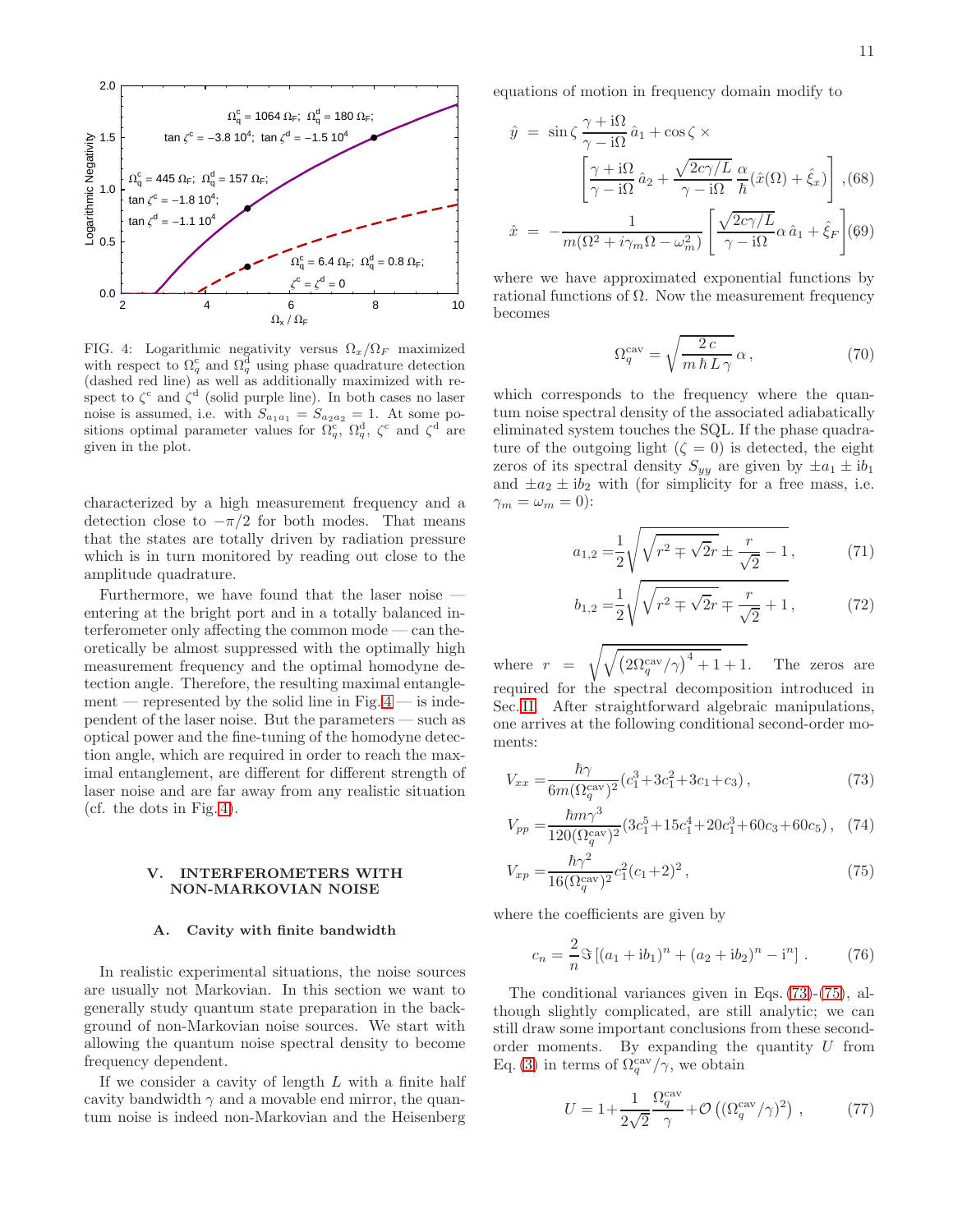

<span id="page-11-0"></span>FIG. 5: Test-mass uncertainty product  $U$  (solid line) compared to the entanglement between test mass and cavity mode (dashed line) both versus the dimensionless ratio  $\Omega_q^{\text{cav}}/\gamma$ through which both quantities are totally described. No classical noise is present. Free mass limit is used, i.e.  $\gamma_m = \omega_m =$ 0, and the phase quadrature  $\zeta = 0$  is detected. Entanglement is quantified by the logarithmic negativity.

which reveals that, even in the quantum noise limited case, the conditional state of the test mass cannot be pure as long as  $\Omega_q^{\text{cav}}/\gamma > 0$ . This is in contrast to the Markovian limit  $(\gamma \to \infty)$  discussed in Sec. [III,](#page-4-0) where the conditional state is always pure in the absence of classical noise [cf. Eq. [\(55\)](#page-6-1)]. Fig. [5](#page-11-0) shows the purity of the test mass versus the dimensionless ratio  $\Omega_q^{\text{cav}}/\gamma$ .

In the case of a finite cavity bandwidth, the light is stored inside the cavity for some time. The information carried by the light concerning the test masss state cannot leave the cavity instantaneously and hence is not accessible for the conditioning process. Consequently, the intra-cavity mode needs to be taken into account for a complete characterization of the system. The residual second-order moments required for completing the corresponding  $(4 \times 4)$  conditional covariance matrix can be obtained in the same way as Eqs.  $(73)-(75)$  $(73)-(75)$ . It turns out that the composite system is indeed a pure one even though each individual system resides in a mixed state. This is a clear evidence of entanglement between the conditional states of the test mass and the cavity mode. We have also plotted the logarithmic negativity in Fig. [5.](#page-11-0) The test-mass state's purity decreases and test-mass-light entanglement increases with smaller bandwidth and with higher measurement frequency  $\Omega_q^{\text{cav}}$ . Note that the uncertainty product as well as the logarithmic negativity do not diverge. But Fig. [5](#page-11-0) indicates that, as long as  $\Omega_q^{\text{cav}} \ll \gamma$ , we can neglect this effect and adiabatically eliminate the cavity mode as performed for the powerrecycling cavity in Sec. [IV.](#page-8-0)

Fig. [6](#page-11-1) further shows, that the purity increases with higher mechanical eigenfrequency  $\omega_m$ , depending on the measurement frequency. Let us consult the following hand-waving argument: with increasing  $\omega_m$  the mechanical oscillator and the optical oscillator, which would resonate at modulation-frequency zero, become more separated in the frequency space and therefore their entangle-



<span id="page-11-1"></span>FIG. 6: Contour plot of the normalized test-mass uncertainty product given by  $U = 2/\hbar \sqrt{V_{xx}V_{pp} - V_{xp}^2}$  versus  $\Omega_q^{\text{cav}}/\gamma$  and  $\omega_m/\gamma$  for quantum noise only. Again phase quadrature ( $\zeta =$ 0) is detected.

ment decreases. And with decreasing entanglement the test-mass state becomes more pure. But the regime with such high mechanical resonance frequencies is usually not available in actual GW detectors.

When including the two classical noise sources from our simple model the conditional state becomes more and more mixed with an increasing classical noise level as shown in Fig. [7.](#page-12-0) Note that this is of course not an effect of entanglement, the classical noise rather destroys the quantum entanglement between the test mass and the cavity mode. The purity also depends on the ratio between the measurement frequency and the optical bandwidth. Recall that the classical force noise increases with higher  $\Omega_F$  while the classical sensing noise increases with lower  $\Omega_x$ . If we only take sensing noise into account we know for sure that the motion of the test mass is solely driven by quantum back-action noise. A high sensing noise level randomizes the measurement record and hence the delimitated accessibility of the intra-cavity field due to the finite bandwidth is insignificant. Consequently all curves roughly coincide for  $\Omega_q^{\text{cav}} \gtrsim \Omega_x$  in the upper panel of Fig. [7.](#page-12-0)

Note that in the planned Advanced LIGO detector [\[5\]](#page-17-4), the measurement frequency  $\Omega_q^{\text{cav}}$  is planned to roughly coincide with the half cavity bandwidth at  $\gamma/(2\pi) \sim$  $100 \text{ Hz}$  — corresponding to the solid lines in Fig. [7.](#page-12-0) Furthermore, we expect the suspension thermal noise to have a  $\Omega_F/(2\pi) \sim 30 - 40$  Hz — that would be less than  $\Omega_q^{\text{cav}}/2$  — but the coating thermal noise may provide a  $\Omega_x$  that only coincide with  $\Omega_F$  or is just marginally higher. We can infer form Fig. [7](#page-12-0) that the quantum state of the interferometer's differential mode is mainly constrained by classical sensing noise which entails a lower bound of  $U \geq 5$  and gives an effective occupation number of  $\mathcal{N}_{\text{eff}} \gtrsim 2$ . For a more detailed discussion see Sec. [VI.](#page-14-0)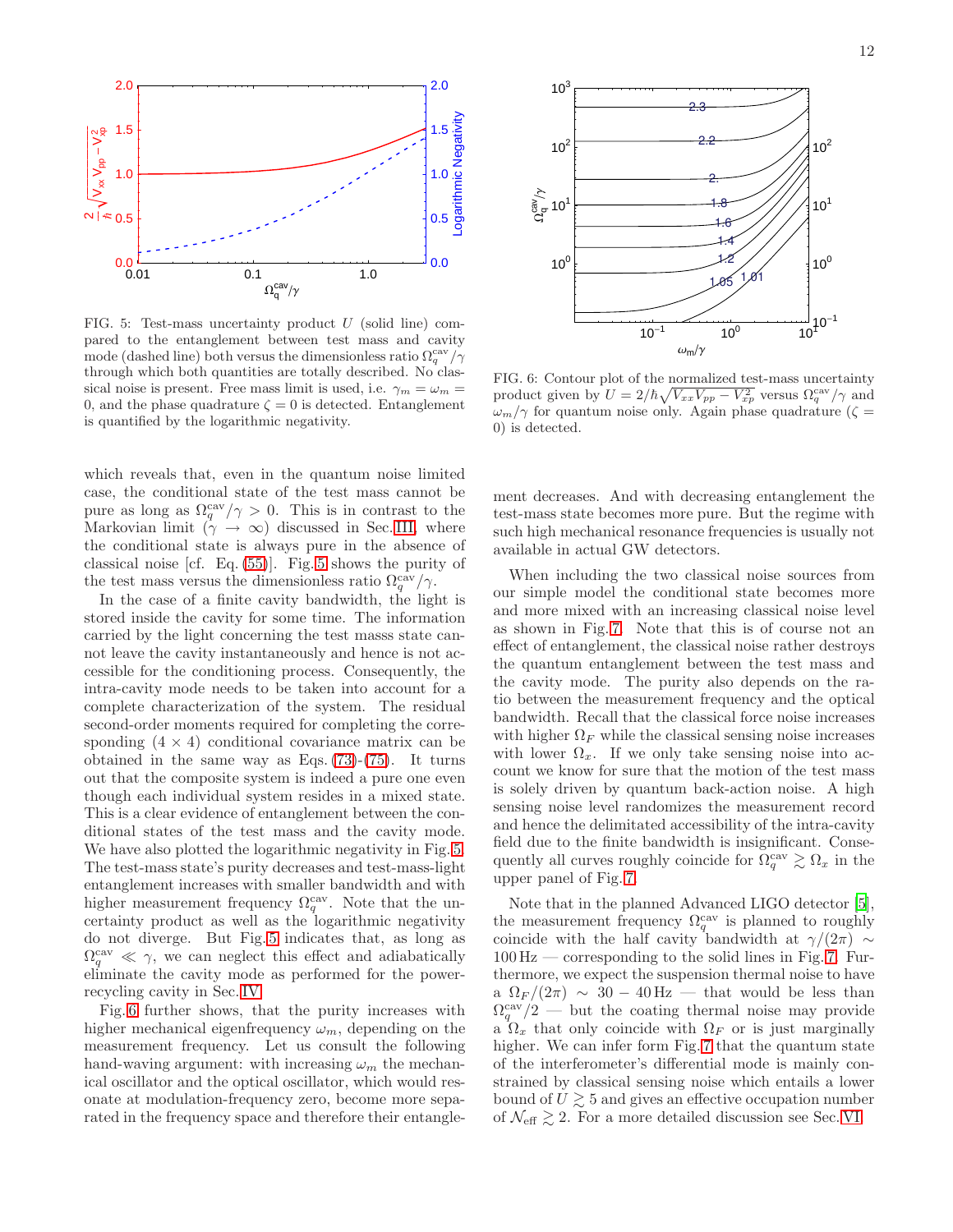

<span id="page-12-0"></span>FIG. 7: Test-mass uncertainty product U versus classical sensing noise and without force noise (upper panel) as well as versus classical force noise without classical sensing noise (lower panel), both for different examples of ratios between measurement frequency and bandwidth. Free mass limit is used, i.e.  $\omega_m = 0$ , as well as phase quadrature detection  $\zeta = 0.$ 

### B. Detuned cavity

A cavity which is detuned by  $\Delta$  from the carrier's frequency makes the power inside the cavity also dependent on the motion of the test-mass mirrors. This creates an optical spring [\[54\]](#page-18-29) or an optical anti-spring both shifting the (free) mechanical and the (free) optical resonance frequency in the complex plane. In future GW detectors such as Advanced LIGO [\[5](#page-17-4)], the optical spring effect will be used to up-shift the real part of the mechanical resonance frequency into the detection band. Recall that the optical spring as well as the optical anti-spring usually introduces instability to the system which has to be cured with an appropriate linear feedback control [\[48\]](#page-18-23). But it is straightforward to show that the conditional covariance matrix does not change under any ideal, linear feedback control.

The Heisenberg equations of motion for such a system can be found in many previous works, see e.g. Eqs. (39)– (41) of Ref. [\[56](#page-18-30)]. Unfortunately, analytic expressions for the conditional covariance matrix are cumbersome, and we only report numerical results. We also restrict ourselves to quantum noise, and reading out the phase



<span id="page-12-1"></span>FIG. 8: Contour plot of the normalized test-mass uncertainty product given by  $U = 2/\hbar \sqrt{V_{xx}V_{pp} - V_{xp}^2}$  versus the ratio between detuning  $\Delta$  and bandwidth and  $\Omega_q^{\text{cav}}/\gamma$  for quantum noise only. Free mass limit is used, i.e.  $\omega_m = 0$ , as well as phase quadrature detection  $\zeta = 0$ .

quadrature, i.e.  $\zeta = 0$  (cf. Eq. (3.2) of Ref. [\[48\]](#page-18-23)). Note that the measurement frequency  $\Omega_q^{\text{cav}}$  is defined in the same way as for the tuned finite bandwidth configuration (cf. Eq. [\(70\)](#page-10-5)).

Fig. [8](#page-12-1) shows that detuning a cavity from the carrier frequency properly, can increase the purity which comes from the fact that the quantum entanglement between test mass and cavity mode is decreased. In the regime of a blue detuned cavity  $(\Delta > 0)$  — producing an optical spring — and for  $\Omega_q^{\text{cav}} < \gamma$ , Fig. [8](#page-12-1) simply agrees with Fig. [6.](#page-11-1) Here at fixed measurement frequency  $\Omega_q^{\text{cav}} < \gamma$ a higher detuning  $\Delta$  gives a less shifted mechanical resonance, so-called optomechanical resonance, and at the same time it corresponds to a higher optical resonance. Therefore, again the two oscillators are more separated in the frequency space and their entanglement decreases. Interestingly, for higher  $\Omega_q^{\text{cav}}$  the test-mass state could locally appear more pure in the red detuned cavity regime, i.e. at a certain  $\Delta < 0$ , which produces an optical antispring. Note that the uncertainty product diverges for an infinitely red detuned cavity  $(\Delta \rightarrow -\infty)$ . For these facts we unfortunately have not found any intuitive explanation. This will be a subject of further investigation.

### <span id="page-12-2"></span>C. Non-Markovian classical noise

In the following we consider a more realistic example configuration involving multiple colored classical noise sources. The classical noise contributions are highly non-Markovian and they tend to rise fast in the low frequency regime, which is ignored by a simple Markovian noise model. First we restrict ourselves to an idealized noise budget of an advanced interferometric gravitational wave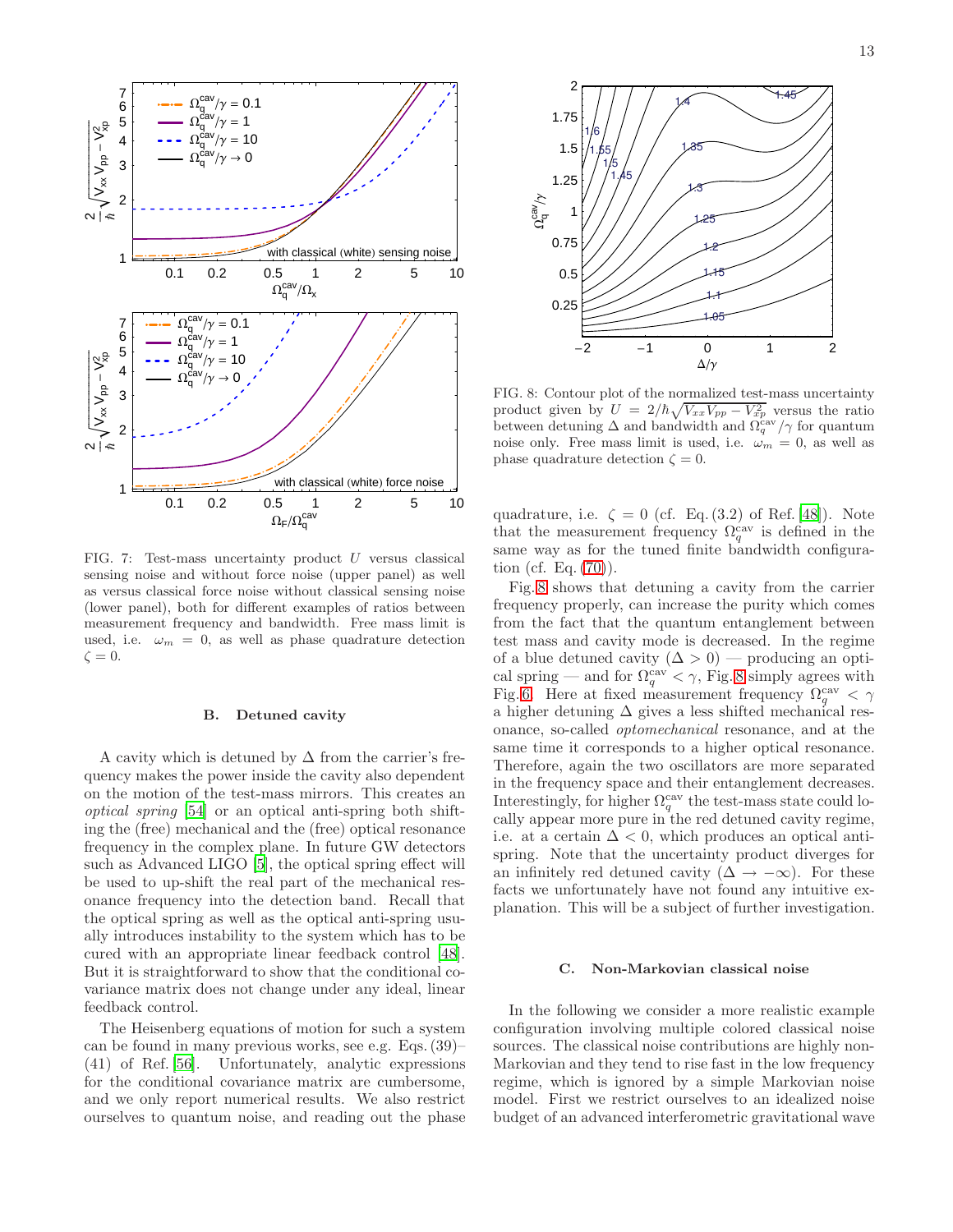

<span id="page-13-0"></span>FIG. 9: Upper panel: seismic noise pre-estimated by the simulation tool *Bench* [\[55](#page-18-31)] (red) and a fit by rational function (gray). Lower panel: straw man (colored) classical noise budget of an advanced interferometric gravitational wave detector: Seismic (violet), suspension thermal (blue, follows  $\sim 1/f^{5/2}$ ) and internal thermal (green, follows  $\sim 1/f^{1/2}$ ) noise spectra are shown as well as the total noise (black) including Markovian quantum noise with phase quadrature readout. For the thermal noise sources we employed a Padé approximation that generated the  $1/f$  spectra between 0.1 Hz and 2 kHz.

detector, shown in the lower panel of Fig. [9.](#page-13-0) Here only the dominating force and sensing noise sources are considered. Additionally we assume that the gravity gradient noise can be suppressed completely through monitoring the ground's motion. Especially seismic noise dominates the entire spectrum below 10 Hz. In order to apply the numerical Wiener filter procedure (cf. Sec. [II\)](#page-2-0), all classical noise spectra need to be approximated by rational functions of  $\Omega^2$ . This is illustrated by Fig. [9](#page-13-0) (upper panel) where the seismic noise spectral density, pre-estimated by the simulation tool Bench [\[55\]](#page-18-31), is approximated accordingly. The seismic noise spectrum is constant below 0.25 Hz, then it drops as  $\sim 1/f^6$  between 0.25 Hz and 2 Hz and finally it drops as  $\sim 1/f^{10}$  above 2 Hz. The



<span id="page-13-1"></span>FIG. 10: Uncertainty product of the conditional state versus sensing noise cut-off frequency for three different sensing noise levels. Force noise contributions are the same as in Fig. [9.](#page-13-0) The second-order moments formally diverge when downshifting the cut-off frequency.

suspension thermal noise constitutes a second force noise contribution which drops as  $\sim 1/f^{5/2}$  above the pendulum eigenfrequency (at 1 Hz) and it intersects the SQL at 20 Hz. Such a frequency dependance presumes structural damping. Above 3 Hz the internal thermal noise follows  $\sim 1/f^{1/2}$  and it intersects the SQL at 500 Hz. We have employed the Padé expansion in order to simulate the behavior of the spectral densities.

It should be emphasized that the conditional secondorder moments can diverge, if the sensing noise rises towards low frequencies, and therefore a cut-off frequency must be chosen carefully. This issue is illustrated by Figs. [10](#page-13-1) where the cut-off frequency of the sensing noise is varied, while the classical force noise contributions are held fixed. This divergence can be explained as follows: for a free mass, the effect of radiation pressure noise diverges towards low frequencies. Hence the boundedness of the conditional variances depends crucially on the the motion of the test mass at low frequencies. Furthermore the mirror thermal noise with  $S(f) \sim 1/f$  formally leads to a logarithmic divergence. In the case of a real experimental set-up the mirrors are suspended as pendulums and the mirror thermal noise should also exhibit a lowfrequency cut-off — but more importantly the low frequency noise will be canceled out in a subsequent verification stage, as it will be shown in a forthcoming paper [\[42\]](#page-18-17). Such a cancelation arises from the fact that for the mirror thermal noise with frequencies lower than the inverse of the sum of the preparation-stage and verification-stage measurement time scales, their contribution to errors in the preparation and verification measurements are the same, and therefore cancels out, when the two sets of data are compared with each other. This argument justifies an increase of the cut-off frequency to a level of around 3 Hz.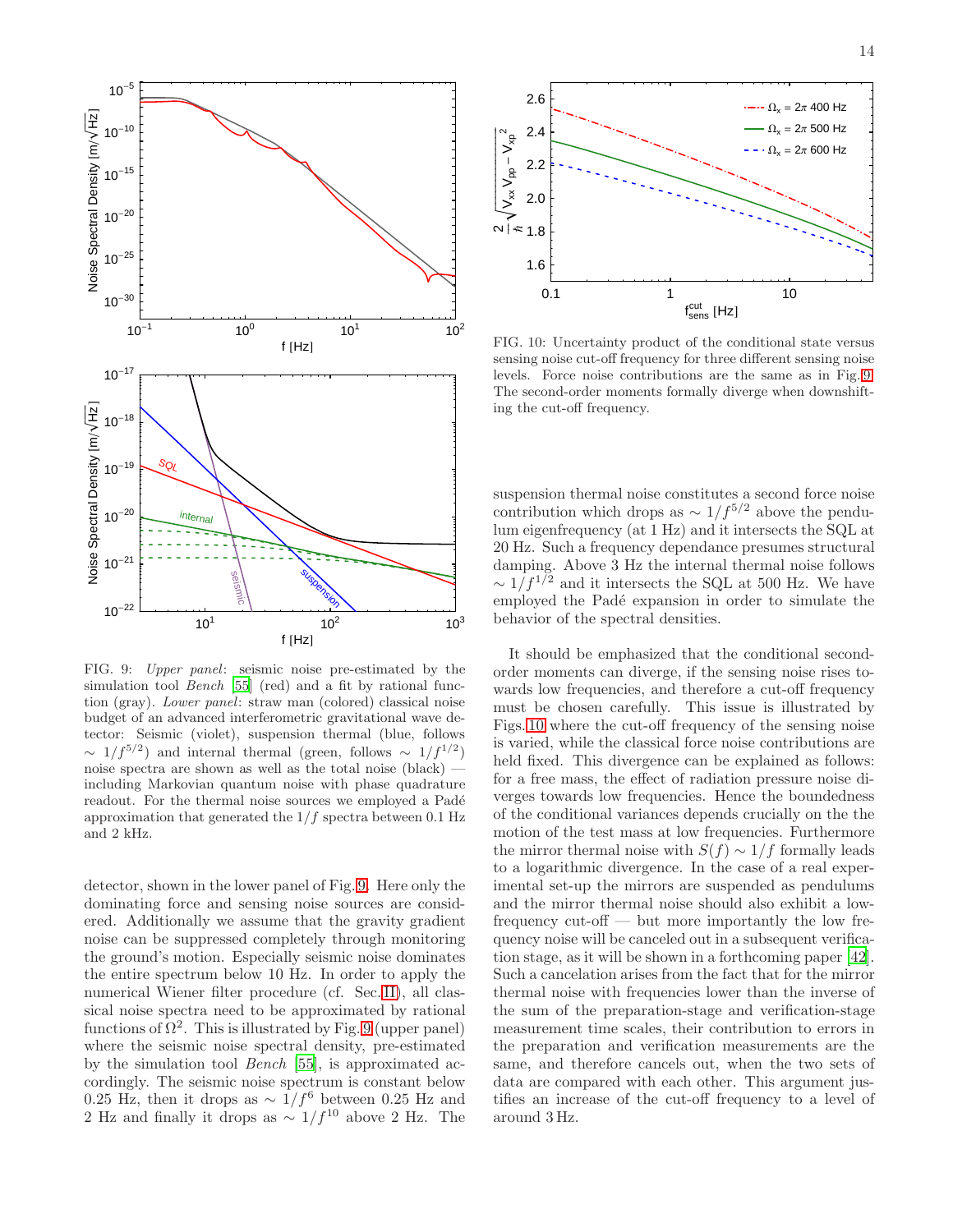### <span id="page-14-0"></span>VI. ADVANCED LIGO CONFIGURATIONS

In this section we will investigate the performance of the planned Advanced LIGO detector [\[5\]](#page-17-4), a second generation gravitational-wave observatory, towards the preparation of test-mass quantum states. It is planned that this large-scale laser interferometer (cf. Fig. [1\)](#page-1-0)  $-4 \text{ km}$ long arm cavities consisting of 40 kg mirrors — starts its operation in 2014. It will be nearly quantum noise limited in most of its frequency band (10 Hz to 10 kHz), and will operate near or at its SQL. Our previous investigations in Sec. [III](#page-4-0) and [V](#page-10-0) have suggested that such a SQLsensitivity allows to prepare nearly Heisenberg-limited quantum states of macroscopic test masses. Note that we will consider the differential mode of the interferometer's four movable arm-cavity mirrors which is equivalent to a single movable mirror in a single detuned cavity [\[56](#page-18-30)] — with one quarter the mass of each individual mirror, i.e. 10 kg.

The classical noise budget of the Advanced LIGO detector has been estimated by the simulation tool Bench [\[55](#page-18-31)]. We choose the same type of spectra as for the example configuration in Sec. [V C,](#page-12-2) i.e. with identical power laws and cut-offs in frequency, and adjust the parameters such that the predicted Advanced LIGO classical noise budget is well approximated. In contrast to Sec. [V C,](#page-12-2) Advanced LIGO comprises finite bandwidth cavities, which gives rise to a non-Markovian quantum noise. Moreover, the detuned signal-recycling technique introduces even the optical spring into the dynamics of the mirrors just as in the case of a detuned cavity (cf. Sec. [V A\)](#page-10-1). As an example, the quantum noise of the Advanced LIGO broadband configuration, which is optimal for the detection of neuron star binary inspirals, is plotted in the upper panel of Fig. [11.](#page-14-1)

We have carried out a full parameter search over the space of signal-recycling parameters in order to optimize the configuration with respect to the uncertainty product of the conditional state. We have fixed the characteristic frequency  $\iota_c$  (as defined in Eq. (20) of Ref. [\[56\]](#page-18-30)) of the system, which is basically determined by the fixed circulating optical power of 800 kW which in turn determines the measurement frequency. Furthermore, we have only considered a homodyne detection at the Advanced LIGO broadband configuration quadrature, i.e.  $\zeta = 0.7 \pi$ . The result of this optimization is shown in the lower panel of Fig. [11](#page-14-1) which depicts the effective occupation number  $\mathcal{N}_{\text{eff}}$  — as introduced in the Appendix [B](#page-17-24) — versus the effective detuning  $\lambda$  and the effective bandwidth  $\epsilon$  — these two quantities are defined in Eq. (18) of Ref. [\[56](#page-18-30)]. It clearly shows that the purity of the conditional state benefits from a restoring optical spring, i.e. a positive detuning facilitates the preparation of macroscopic quantum states as it was shown before. Note that increasing the effective bandwidth  $\epsilon$  always gives rise to an additional improvement, which has also been clarified before. The Advanced LIGO broadband configuration with  $\lambda = 2\pi 290$  Hz and  $\epsilon = 2\pi 120$  Hz is marked with a



<span id="page-14-1"></span>FIG. 11: Upper panel: spectral densities of main noise sources present in the Advanced LIGO detector: seismic, suspension thermal and internal thermal noise (gray lines) as well as two examples of the quantum noise (magenta and purple lines). Pre-estimated classical non-Markovian noise budget is fitted by rational functions with characteristic spectra as in Fig. [9.](#page-13-0) Lower panel: effective occupation number  $\mathcal{N}_{\text{eff}}$  of conditional state (of the differential mirror mode) versus effective detuning  $\lambda$  and effective bandwidth  $\epsilon$ . The dots mark the Advanced LIGO broadband configuration state (magenta) and lowest occupation number state (purple) when  $\zeta = 0.7 \pi$ .

dot in the lower panel of Fig. [11](#page-14-1) and gives  $\mathcal{N}_{\text{eff}} \approx 2.2$  while the other dot marks the purest state at  $\lambda = 2\pi 500 \,\mathrm{Hz}$ and  $\epsilon = 2\pi 400$  Hz which gives  $\mathcal{N}_{\text{eff}} \approx 1.9$ . An additional optimization of the homodyne detection angle decreases this number only marginal.

Aside from the currently estimated classical noise budget, a more optimistic scenario [\[57\]](#page-18-32) has been investigated, in which the seismic and suspension thermal noise are reduced by a factor of ten, while the coating thermal noise is lowered by a factor of three (in amplitude). Here the cut-off frequencies remain the same. A rough optimization has revealed that the minimal achievable effective occupation number drops down to  $\mathcal{N}_{\text{eff}} \approx 0.38$  (cf. Fig. [12\)](#page-15-1)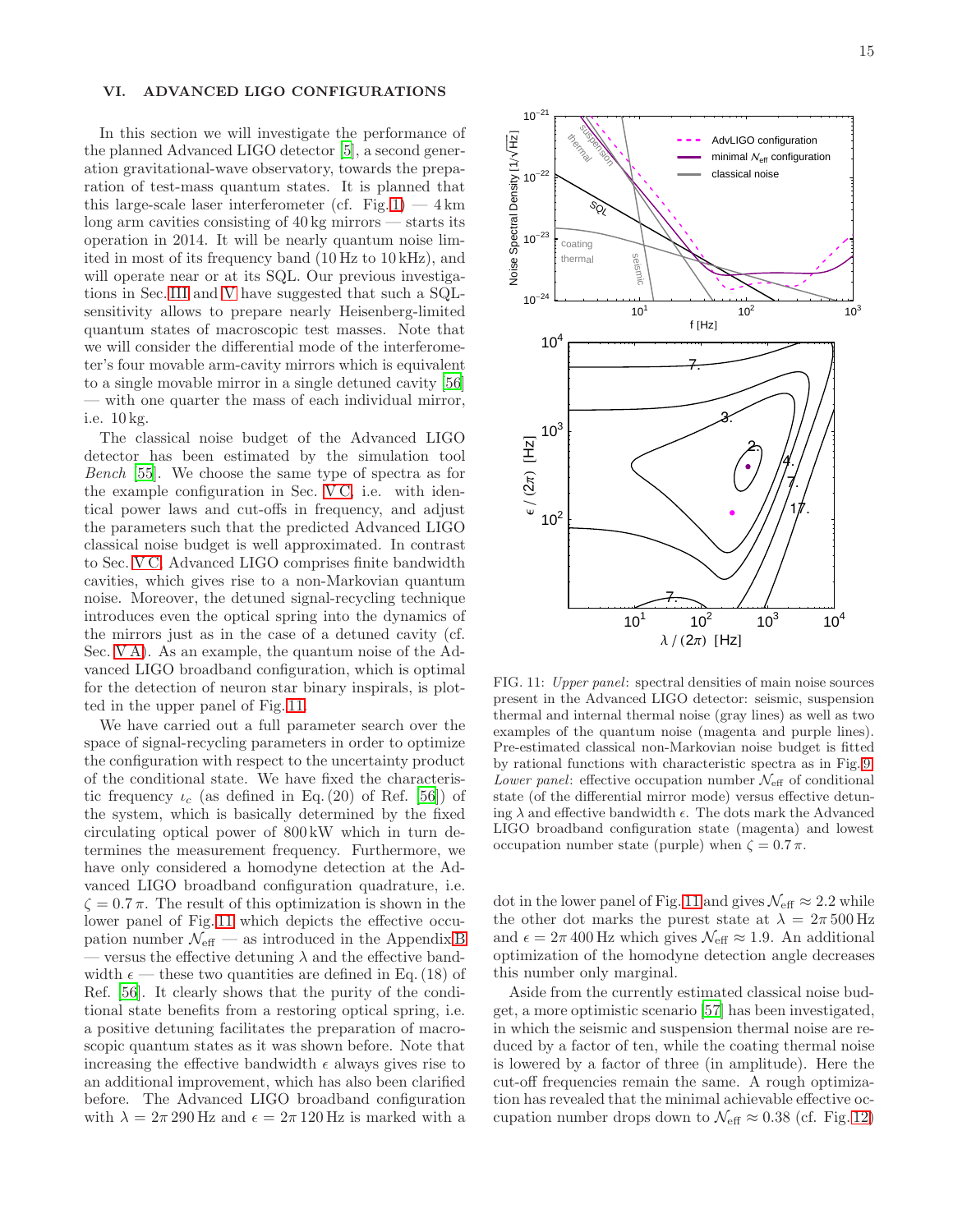

<span id="page-15-1"></span>FIG. 12: Upper panel: spectral densities of main noise sources present in an improved Advanced LIGO detector. Lower *panel*: effective occupation number  $\mathcal{N}_{\text{eff}}$  of the differential mirror mode's conditional state versus effective detuning  $\lambda$ and effective bandwidth  $\epsilon$  for phase quadrature detection. The dot marks the lowest occupation number state.

for phase quadrature detection. Further major improvements regarding the classical noise level in the Advanced  $LIGO$  detector — especially the laser noise — will even allow to entangle the cavity mirrors in the north with those in the east arm.

### <span id="page-15-0"></span>VII. CONCLUSION

This paper has been devoted in great detail to a survey of the first principles in the preparation of macroscopic Gaussian quantum state of non-massless objects. We have motivated and introduced the Wiener filter method in this context  $-$  as an advantage over the stochastic master equations — and have given a simple analytical expression for the covariance matrix of a system under any continuous linear Markovian measurement process.

We have shown that in absence of any additional noise, the conditional state is totally determined by the measurement noise. Moreover, the purity of the conditional state is even equal to the purity of the underlying measurement process (cf. Eq.  $(41)$ ). This provides an important insight into the understanding of conditional states which was probably not communicated before.

In Markovian measurements with non-correlated shot and radiation-pressure noise, we have shown that the effective occupation number of the conditional state is connected to the factor the device beats the SQL, i.e. to the bandwidth within which the classical noise is below the SQL (cf. Eq. [\(47\)](#page-6-4) and Eq. [\(56\)](#page-6-5)). For  $S_{\text{cl}} < S_{\text{SQL}}$  around the frequency  $\Omega_{\text{cl}}$ , at which the two classical noise spectra intersect, we find  $\mathcal{N}_{\text{eff}} < 1/2$ . We have shown that neither a balanced homodyne detection of a non-phase quadrature nor input-squeezing would help to get a more pure state — but they can significantly steer the shape of the conditional state, e.g. the test-mass squeezing.

Furthermore, we have motivated that a simple powerrecycled Michelson interferometer is the ideal device to prepare macroscopic entanglement [\[40\]](#page-18-15). We have shown that the existence of entanglement in position and momentum between the two end mirrors is closely related to the factor at which the classical noise beats the SQL: a quantum measurement with a flexible but frequencyindependent homodyne detection angle and no restriction to the optical power as an example, theoretically requires the classical noise to be at least a factor of 1.5 below the free-mass SQL at a certain sideband frequency.

Moreover, we studied mirror quantum-state preparation in non-Markovian quantum-measurement systems. In the first instance we have considered the conditional quantum state of a test mass inside a finite-bandwidth system. It has been demonstrated that even a quantum noise limited configuration does not allow the preparation of a minimum Heisenberg uncertainty state — due to quantum entanglement between the test mass and the cavity mode, which has a non-zero lifetime.

It has been pointed out that the purity of a conditional quantum state of macroscopic test masses can benefit from introducing an optical spring. This has been verified numerically for the quantum noise limited regime.

Furthermore we have optimized the effective occupation number of the differential mode of the planned Advanced LIGO gravitational-wave detector in the presence of pre-estimated realistic decoherence processes. It has been confirmed that already a moderately reduced classical noise budget, such as for an improved Advanced LIGO detector, allows us to prepare a nearly pure quantum state of the mechanical mode under consideration.

Finally, we have explored the effective occupation number achievable by Advanced LIGO, on the differential mode of its four macroscopic test masses. It has been shown that an occupation number of  $\approx 2.2$  is readily reachable by the baseline design, a moderate shift in optical parameters can achieve  $\approx 1.9$ , while a moderate enhancement in classical noise budget could achieve  $\approx 0.38$ .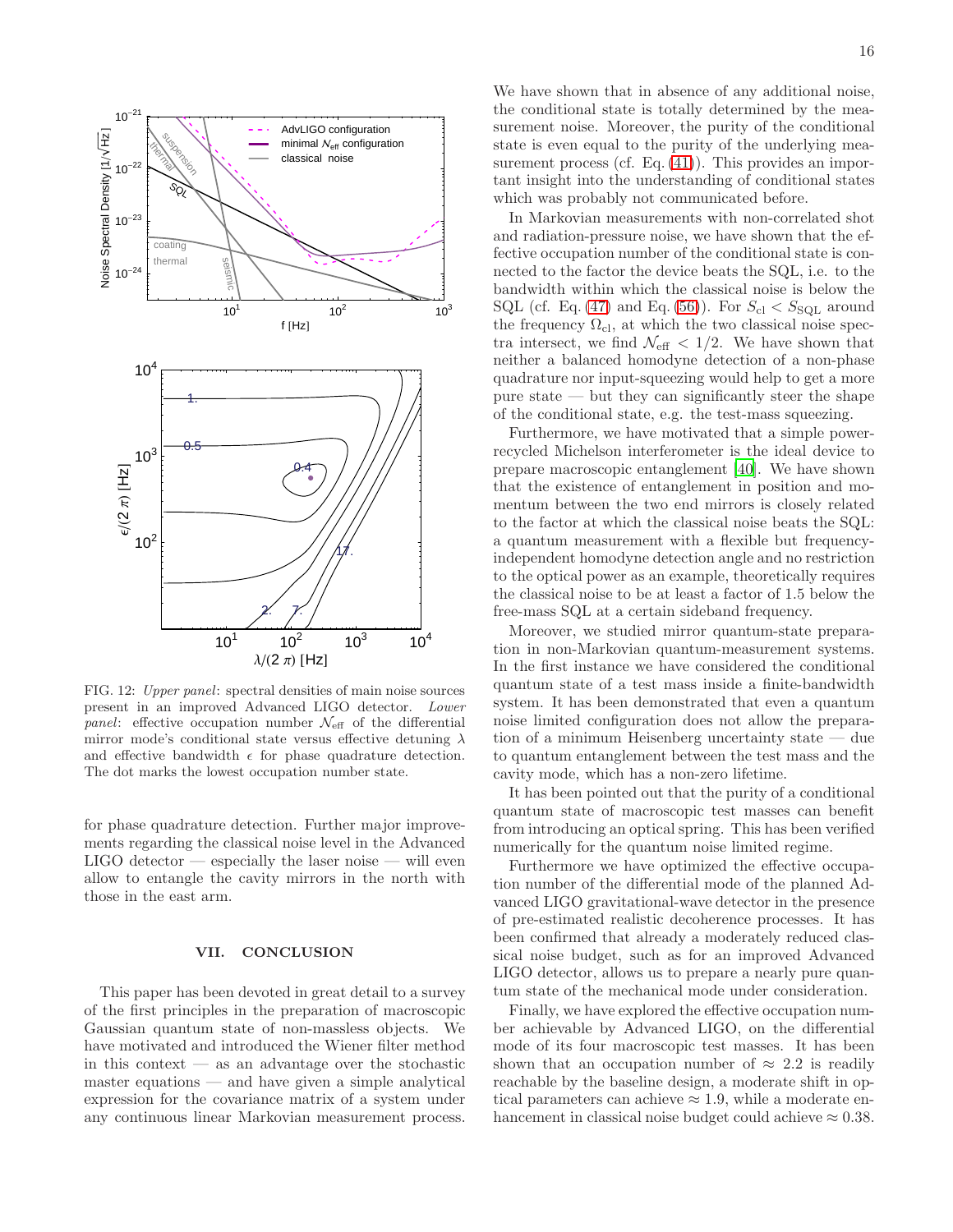Third-generation gravitational-wave detectors, or prototype interferometers specifically designed for testing macroscopic quantum mechanics would be able to surpass this moderate enhancement of Advanced LIGO, and reach deep into the quantum regime.

# Acknowledgments

We thank all the members of the AEI-Caltech-MIT MQM discussion group for very useful discussions. We thank K.S. Thorne for initiating this research project, and V.B. Braginsky for important critical comments. Research of H.M.-E., K.S. and Y.C. is supported by the Alexander von Humboldt Foundation's Sofja Kovalevskaja Programme. Y.C. and K.S. are also supported by the National Science Foundation (NSF) grants PHY-0653653 and PHY-0601459, as well as the David and Barbara Groce startup fund at Caltech. Research of H.R. and R.S. is supported by the Deutsche Forschungsgemeinschaft through the SFB No. 407. K.S. is also supported by the Japan Society for the Promotion of Science (JSPS). Y.M. is supported by NSF grant PHY-0601459, PHY-0653653, NASA grant NNX07AH06G, NNG04GK98G and the Brinson Foundation. Research of C.L. is supported by National Science Foundation grants PHY-0099568 and PHY-0601459.

### <span id="page-16-0"></span>APPENDIX A: QUANTUM WIENER FILTER

Here we directly evaluate the conditional generating functional involving the observables  $\hat{x}_l(t)$ ,

$$
J \equiv \text{tr}\left[\hat{\rho}^{\text{cond}} e^{i \sum_l \alpha_l \hat{x}_l(t)}\right]
$$
  
= 
$$
\text{tr}\left[\hat{\rho} \mathcal{P}_{[\hat{y}(t')=y(t)|t'
$$

with

$$
- i \frac{\partial}{\partial \alpha_l} \vert_{\alpha_l = 0} J = x_l^{\text{cond}}(t) \qquad (A2)
$$

$$
(-i)^2 \frac{\partial^2}{\partial \alpha_l \partial \alpha_m}|_{\alpha_l = \alpha_m = 0} J = V_{lm}^{\text{cond}}.
$$
 (A3)

If we then write the projection operator as a path integral,

$$
\mathcal{P}_{[\hat{y}(t')=y(t) | t' < t]} \propto \int D[k] e^{i \int_{-\infty}^{t} dt' k(t') [\hat{y}(t') - y(t')]}, (A4)
$$

we have

$$
J \propto \int D[k] \text{tr} \left[ \hat{\rho} \ e^{i \sum_l \alpha_l \hat{x}_l(t) + i \int_{-\infty}^t dt' k(t') \left[ \hat{y}(t') - y(t') \right]} \right]. \tag{A5}
$$

For a Gaussian state  $\hat{\rho}$  and any linear observable  $\hat{x} = \hat{x}^{\dagger}$ , if  $\text{tr}[\hat{\rho} \hat{x}] = 0$ , then we always have

$$
\text{tr}\left[\hat{\rho} e^{i\hat{x}}\right] = e^{-\langle \hat{x}^2 \rangle/2} \,. \tag{A6}
$$

Using this property, we obtain

$$
J \propto \int D[k] e^{-\left\langle \left[ \sum_{l} \alpha_{l} \hat{x}_{l}(t) + \int_{-\infty}^{t} dt' k(t') \hat{y}(t') \right]^{2} \right\rangle/2} e^{-i \int_{-\infty}^{t} dt' k(t') y(t')} \tag{A7}
$$

Suppose Eqs. [\(12\)](#page-3-4) and [\(13\)](#page-3-0) hold, i.e.,

$$
\hat{x}_l(t) = \hat{R}_l(t) + \int_{-\infty}^t dt' K_l(t - t')\hat{y}(t'), \quad \langle \hat{R}_l(t)\hat{y}(t') \rangle = 0, \ \forall t' < t,
$$
\n(A8)

then

$$
\left\langle \left[ \sum_{l} \alpha_{l} \hat{x}_{l}(t) + \int_{-\infty}^{t} dt' k(t') \hat{y}(t') \right]^{2} \right\rangle = \sum_{lm} \alpha_{l} \alpha_{m} \langle \hat{R}_{l}(t) \hat{R}_{m}(t) \rangle + \int_{-\infty}^{t} \int_{-\infty}^{t} dt' dt'' \tilde{k}(t') \tilde{k}(t'') \langle \hat{y}(t') \hat{y}(t'') \rangle ,
$$

where we have defined

$$
\tilde{k}(t') = k(t') + \sum_{l} \alpha_l K_l(t - t'). \tag{A9}
$$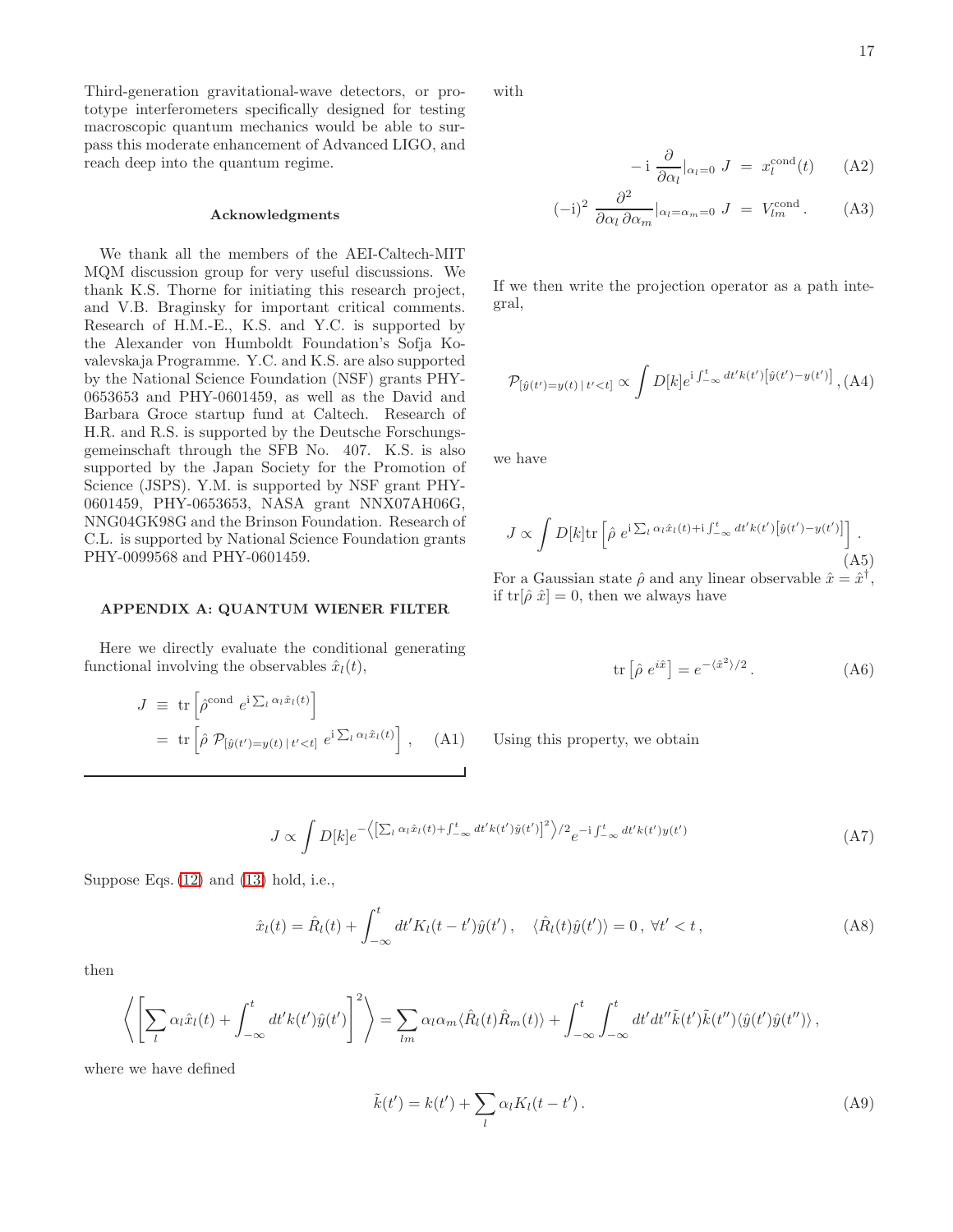Using  $k(t)$  as the new integration variable, J can be re-written as

$$
J \propto \exp\left[-\frac{1}{2}\sum_{lm}\alpha_l\alpha_m\langle\hat{R}_l(t)\hat{R}_m(t)\rangle\right] \exp\left[i\int_{-\infty}^t dt'\sum_l\alpha_lK_l(t-t')y(t')\right],\tag{A10}
$$

which justifies Eqs. [\(14\)](#page-3-8) and [\(15\)](#page-3-5).

### <span id="page-17-24"></span>APPENDIX B: EFFECTIVE OCCUPATION NUMBER

The uncertainty product of Gaussian states is a true measure of the purity and therefore a reasonable measure of the quantum-ness of the state. Trying to reconstruct, as commonly done, the number of quanta, the so-called occupation number, may not always be the most fundamental figure of merit: squeezed states, for example, can have high occupation numbers, yet they should be considered probably more quantum than vacuum states. Moreover, the definition of an occupation number requires a well-defined, real-valued eigenfrequency, which does not always naturally exist.

The uncertainty product can be converted back into an effective occupation number by using the relation

$$
2\mathcal{N}_{\text{eff}} = \frac{2}{\hbar} \sqrt{V_{xx} V_{pp} - V_{xp}^2} - 1.
$$
 (B1)

If a state has no correlation in position and momentum this effective occupation number should be interpreted as follows: suppose that the variances in position and momentum are given and produced by a perfect harmonic oscillator in a quadratic potential having an arbitrary but real-valued eigenfrequency  $\omega_{\text{eff}}$ . Then the effective occupation number is obtained by minimizing the total

- <span id="page-17-0"></span>[1] B. Abbott et al., Nucl. Instrum. Methods A 517, 154  $(2004).$
- <span id="page-17-1"></span>[2] L. D. Fiore and the VIRGO collaboration, Class. Quant. Grav. 19, 1421 (2002).
- <span id="page-17-2"></span>[3] B. Willke, et al., Class. Quantum Grav. 19, 1377 (2002).
- <span id="page-17-3"></span>[4] M. Ando and the TAMA collaboration, Phys. Rev. Lett. 86, 3950 (2001).
- <span id="page-17-4"></span>[5] Advanced LIGO Reference Design, LIGO Tech. Rep. M060056 (2007) http://www.ligo.caltech.edu/docs/M/M060056-08/M060056-08(2001£1).
- <span id="page-17-5"></span>[6] C. M. Caves, K. S. Thorne, R. W. Drever, V. D. Sandberg, and M. Zimmermann, Rev. Mod. Phys. 52, 341 (1980).
- <span id="page-17-6"></span>[7] V. B. Braginsky and F. Y. Khalili, Quantum measurement (Cambridge University Press, 1999).
- <span id="page-17-7"></span>[8] V. B. Braginsky, Sov. Phys. JETP 26, 831 (1968).
- <span id="page-17-8"></span>[9] H. J. Kimble, Y. Levin, A. B. Matsko, K. S. Thorne, and S. P. Vyatchanin, Phys. Rev. D 65, 022002 (2001).
- <span id="page-17-9"></span>[10] J.-M. Courty, A. Heidmann, and M. Pinard, Phys. Rev. Lett. 90, 083601 (2003).
- <span id="page-17-10"></span>[11] F. Y. Khalili, Phys. Lett. **A298**, 308 (2002).

energy divided by the energy of each quanta with respect to that eigenfrequency  $\omega_{\text{eff}}$ . This strategy reads

$$
\mathcal{N}_{\text{eff}} = \min_{\omega_{\text{eff}}} \left\{ \frac{1}{\hbar \omega_{\text{eff}}} \left( \frac{V_{pp}}{2m} + \frac{m \omega_{\text{eff}}^2 V_{xx}}{2} \right) - \frac{1}{2} \right\}, \quad (B2)
$$

where the minimum is achieved at

<span id="page-17-25"></span>
$$
\omega_{\text{eff}} = \sqrt{\frac{V_{pp}}{m^2 V_{xx}}}.
$$
\n(B3)

Thus, the effective occupation number is the minimal occupation number one could obtain when assuming to have a harmonic oscillator with no correlation in position and momentum and an effective eigenfrequency as given in Eq. [\(B3\)](#page-17-25).

For a state with correlation in position and momentum, the effective occupation number still gives the minimal occupation but with respect to two other orthogonal quadratures which are not position and momentum. Moreover, the effective occupation number is an interesting quantity because it in fact determines the von Neu-mann entropy of a state [\[58](#page-18-33)] as given by

$$
S = (\mathcal{N}_{\text{eff}} + 1) \log(\mathcal{N}_{\text{eff}} + 1) - \mathcal{N}_{\text{eff}} \log \mathcal{N}_{\text{eff}}.
$$
 (B4)

- <span id="page-17-11"></span>[12] P. Purdue, Phys. Rev. D **66**, 022001 (2002).
- <span id="page-17-12"></span>[13] P. Purdue and Y. Chen, Phys. Rev. D 66, 122004 (2002).
- <span id="page-17-13"></span>[14] Y. Chen, Phys. Rev. D **67**, 122004 (2003).
- <span id="page-17-14"></span>[15] J. Harms, Y. Chen, S. Chelkowski, A. Franzen, H. Vahlbruch, K. Danzmann, and R. Schnabel, Phys. Rev. D 68, 042001 (2003).
- <span id="page-17-15"></span>[16] F. Y. Khalili, Phys. Lett. **A317**, 169 (2003).
- <span id="page-17-16"></span>[17] S. L. Danilishin, Phys. Rev. D 69, 102003 (2004).
- <span id="page-17-17"></span>[18] A. Buonanno and Y. Chen, Phys. Rev. D 69, 102004
- <span id="page-17-18"></span>[19] T. Corbitt, N. Mavalvala, and S. E. Whitcomb, Phys. Rev. D70, 022002 (2004).
- <span id="page-17-19"></span>[20] S. L. Danilishin and F. Y. Khalili, Phys. Rev. D73, 022002 (2006).
- <span id="page-17-20"></span>[21] F. Y. Khalili, Phys. Rev. D76, 102002 (2007).
- <span id="page-17-21"></span>[22] F. Y. Khalili, Phys. Rev. D77, 062003 (2008).
- <span id="page-17-22"></span>[23] H. Rehbein, H. Mueller-Ebhardt, K. Somiya, C. Li, R. Schnabel, K. Danzmann, and Y. Chen, Phys. Rev. D 76, 062002 (2007).
- <span id="page-17-23"></span>[24] H. Rehbein, H. Mueller-Ebhardt, K. Somiya, S. L. Danilishin, R. Schnabel, K. Danzmann, and Y. Chen,